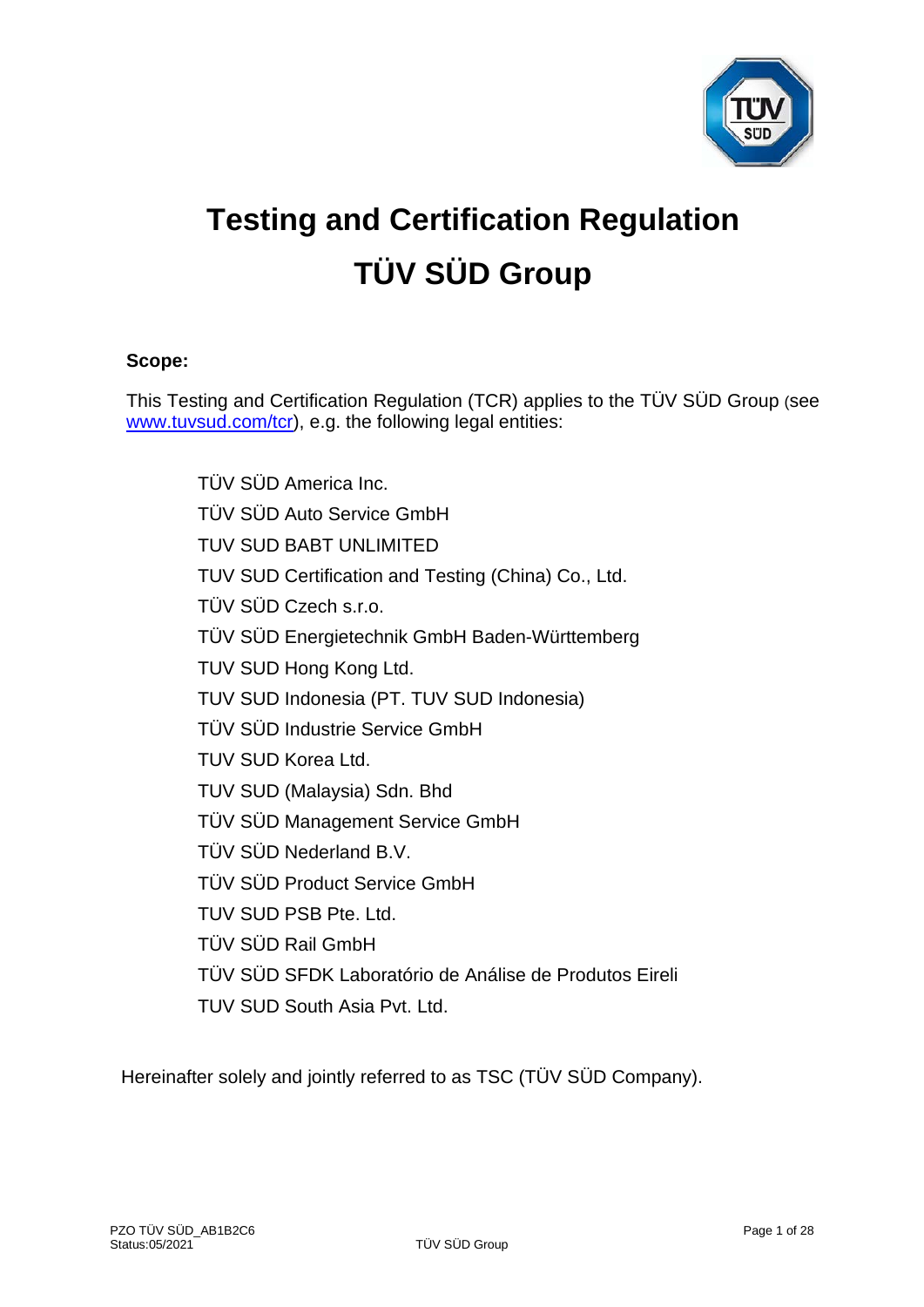

The Testing and Certification Regulation applies to:

- the testing and/or certification of products, processes, services and projects (hereinafter collectively referred to as products),
- the auditing and certification of management systems (hereinafter referred to as system).

In as far as clients have concluded multiple contracts for obtaining a certificate (separate contract partner(s) for the service contract and the certification contract with the latter being the TSC to which the contract-relevant Certification Bodies is/are affiliated), the provisions of the TCR will apply to the contractual relationship between the "Certification Body TSCs" and the client.

This Testing and Certification Regulation shall replace previous versions. They will become effective on May 1st 2021 and remain valid until a new version is issued.

In case of doubt, the German version shall be authoritative for work related to Certification Bodies according to ISO/IEC 17000ff located in Germany. For all other Certification Bodies, the English version shall be authoritative. Certification Bodies are independent third parties that confirm the conformity of products, processes, services, systems or persons within the scope of certification schemes.

This Testing and Certification Regulation are governed by the law of the country of the TSC which includes the Certification Body relevant for the requested service.

This Testing and Certification Regulation comprise a number of modules; in general module A applies to all TSC; the remaining modules apply as appropriate and may amend, replace or denote as not applicable any regulations in other modules (Module A gets completed by Modules B1/B2. Modules A and B get completed/ changed/replaced by the relevant Module C).

In the context of C-modules any references to the Certification Body or TSC shall be construed as references to the Certification Body concerned. If there are any conflicts between the respective C-module and other sections of this document the respective C-module shall take precedence.

The full version of the Testing and Certification Regulation covers the Modules A, B1, B2 and C1 to C7.

For certain areas combinations of particular Modules are available.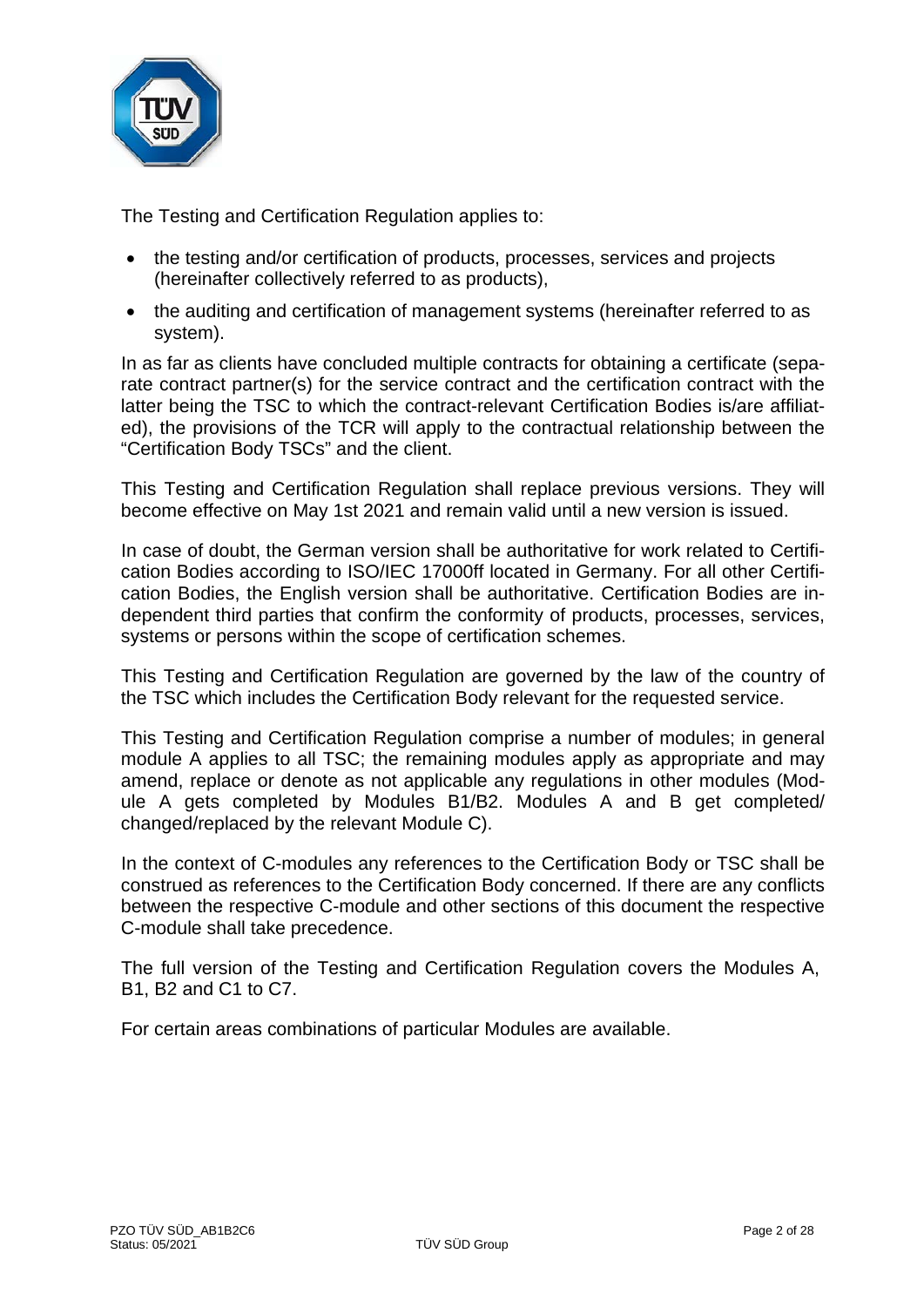

| <b>Contents</b> |                                                                                    | Page |
|-----------------|------------------------------------------------------------------------------------|------|
| Module A)       | <b>General regulations</b>                                                         | 4    |
|                 | Module B1) Special regulations for product testing and certification               | 15   |
|                 | Module B2) Special regulations for management system auditing and<br>certification | 20   |
|                 | Module C6) Special regulations for TUV SUD South Asia Pvt. Ltd.                    | 26   |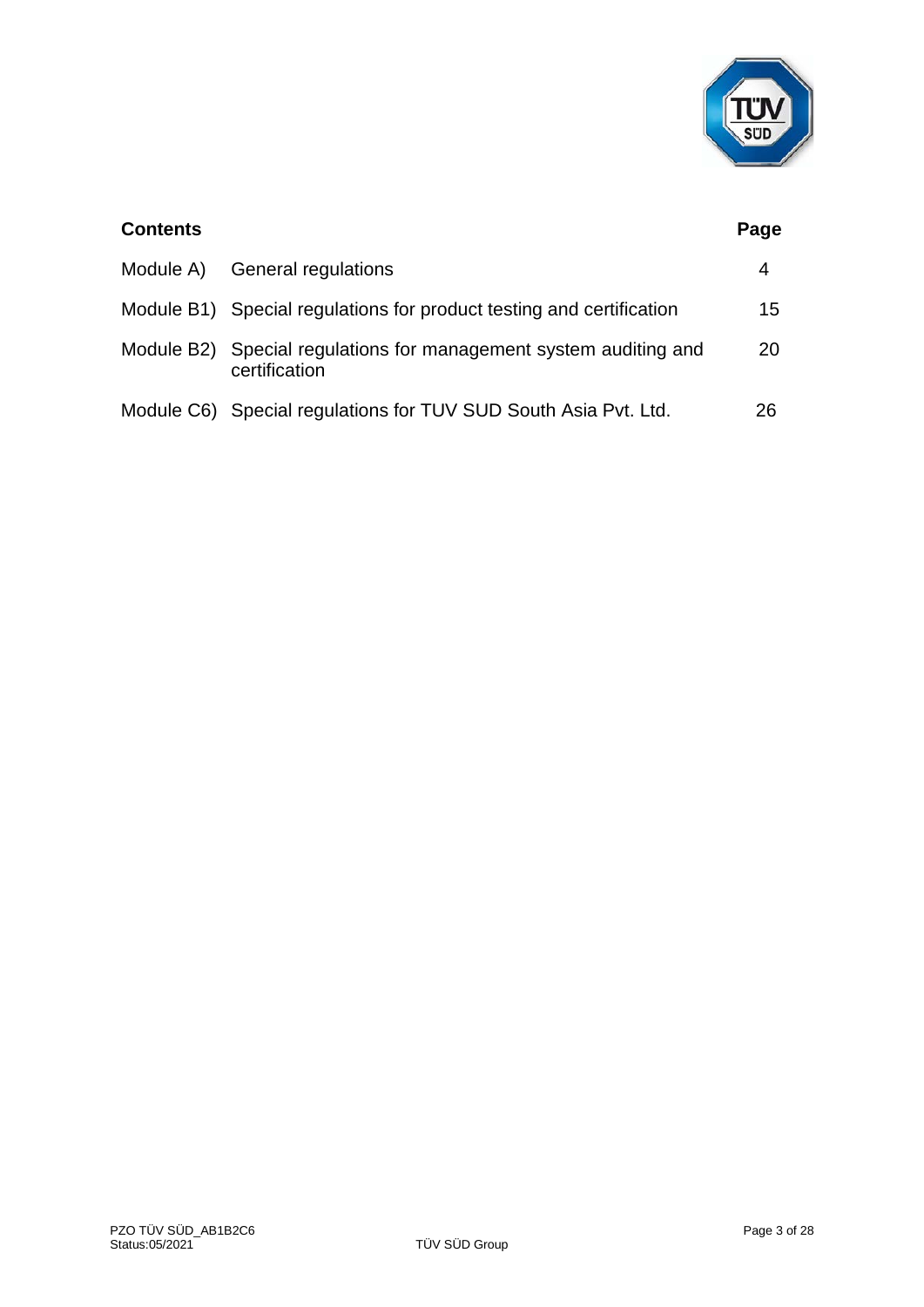

# **Module A) General regulations**

## **A-1. General**

A-1.1 This Testing and Certification Regulation applies to tests, audits, conformity assessment procedures as per EU Directives and EU Regulations, or on basis of other appointments as well as all other certification activities carried out by TSC. The services offered by TSC also include information on normative requirements or approval procedures.

> The client knows that to ensure independence, impartiality and objectivity, the Certification Body and/or TSC cannot combine the testing and certification services that form the subject matter of the contract with consulting services regarding the subject matter of testing and/or certification.

> The client undertakes to inform the Certification Body without delay of any consulting services by TSC or a TSC affiliated company received by the client.

> Any jeopardizing of the Certification Body's independence, impartiality and objectivity on the grounds of consulting services will entitle TSC to terminate this contract without notice for important reasons as set forth in Section A-1.8 II.

- A-1.2 A certificate only becomes valid after all financial and technical requirements in connection with the test/audit and product/system certification have been fulfilled. If a certificate is awarded subject to certain requirements, the certificate holder undertakes to satisfy these requirements within the defined deadlines. If the requirements are not fulfilled within the defined deadlines, the certificate will be deemed withdrawn on expiry of said deadlines and will have to be returned by the certificate holder to the issuing TSC without delay.
- A-1.3 Prior to placing an order, the client shall provide TSC with the name of any other organization that tested/audited/certified the same product or system in a similar way or is in the process of doing so. With each order the client agrees to accept the current version of this Testing and Certification Regulation as part of the contract. Existing contractual relationships are governed by the respectively valid versions of this Testing and Certification Regulation.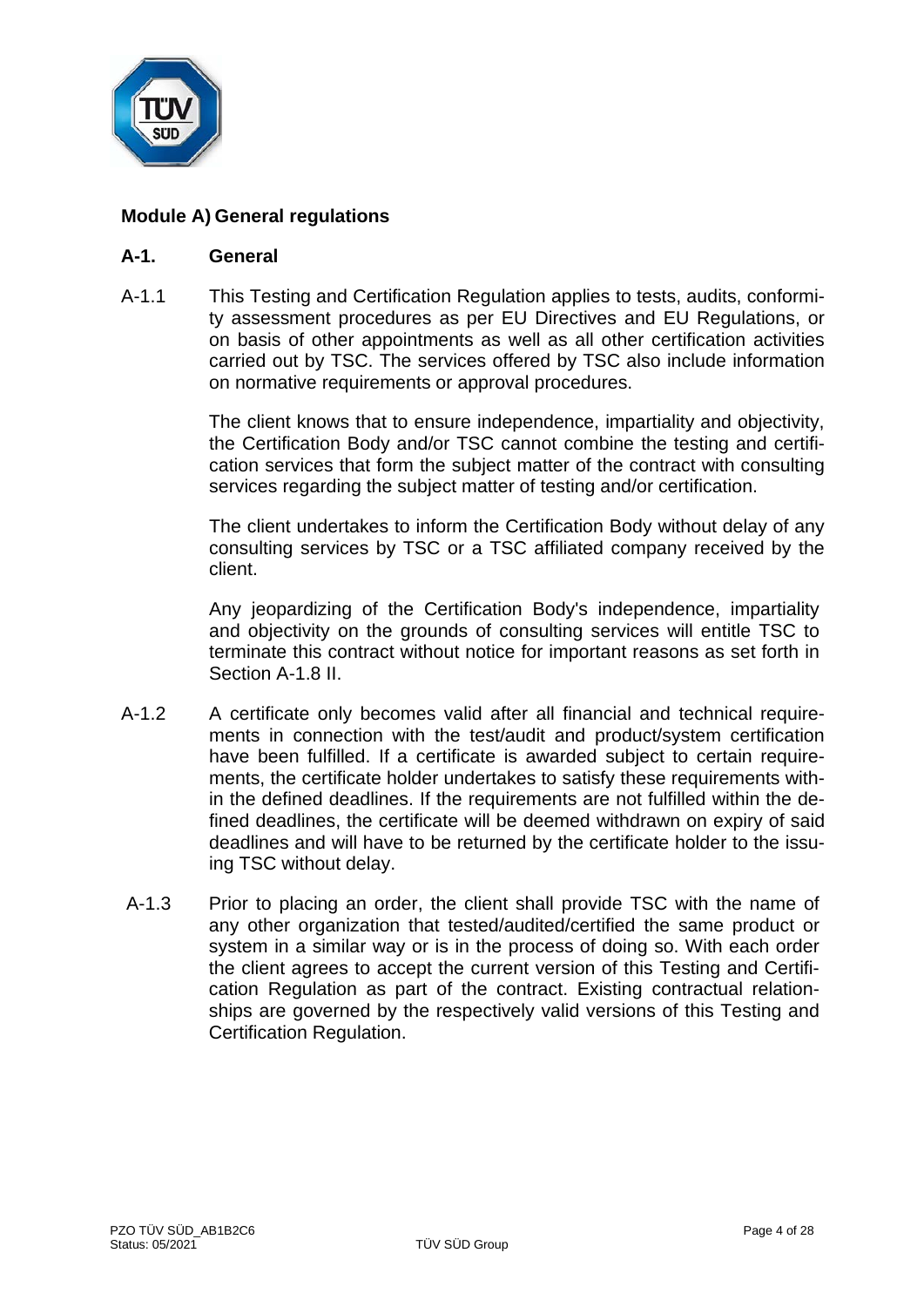

TSC reserves the right to make changes to the Testing and Certification Regulation with effect for the future at any time. In this case, TSC will notify the client of these changes. The client has the right to terminate the contractual relations with TSC in text form within one month after receiving the amendment notification. Otherwise the changes to the Testing and Certification Regulation shall be deemed to be accepted by the client.

The currently valid versions of this Testing and Certification Regulation is available at the TSC of the relevant Certification Body or will be provided free of charge on request.

A-1.4 The Certification Body of the relevant TSC evaluates the documents submitted by the testers/auditors. It decides whether a certificate is to be issued and handles disagreements/appeals concerning certification. Complaints management procedures have been established for each certification process.

> Appeals and complaints shall be addressed directly to the Certification Bodies of the respective TSC. The Certification Bodies maintain documented appeals and complaints management procedures. A description of these procedures is made available to the public.

> Costs born by the evaluation of such appeals or complaints may be borne by the client.

> The Certification Body will forward to the certified clients in question any complaints about certified products or systems received by TSC within an appropriate period of time.

A-1.5 Certificates, certificates of conformity, test certificates based on EU Directives and EU Regulations, standards or other criteria always relate to the version of the relevant directives, regulations, standards or other criteria valid on the date of issue of the certificate unless otherwise stated on the certificate.

> The Certification Body only issues a certificate or other attestation if the product or system at the time of certificate issue fulfills all certificationrelevant legal requirements, applicable standards, and other certificationrelevant criteria. The date on which the order is placed and/or the contract concluded is irrelevant in this regard.

> A certificate or attestation may be issued in hard copy and/or in digital form.

> A granted certificate makes no statement concerning the marketability of a certified product unless otherwise stated on the certificate.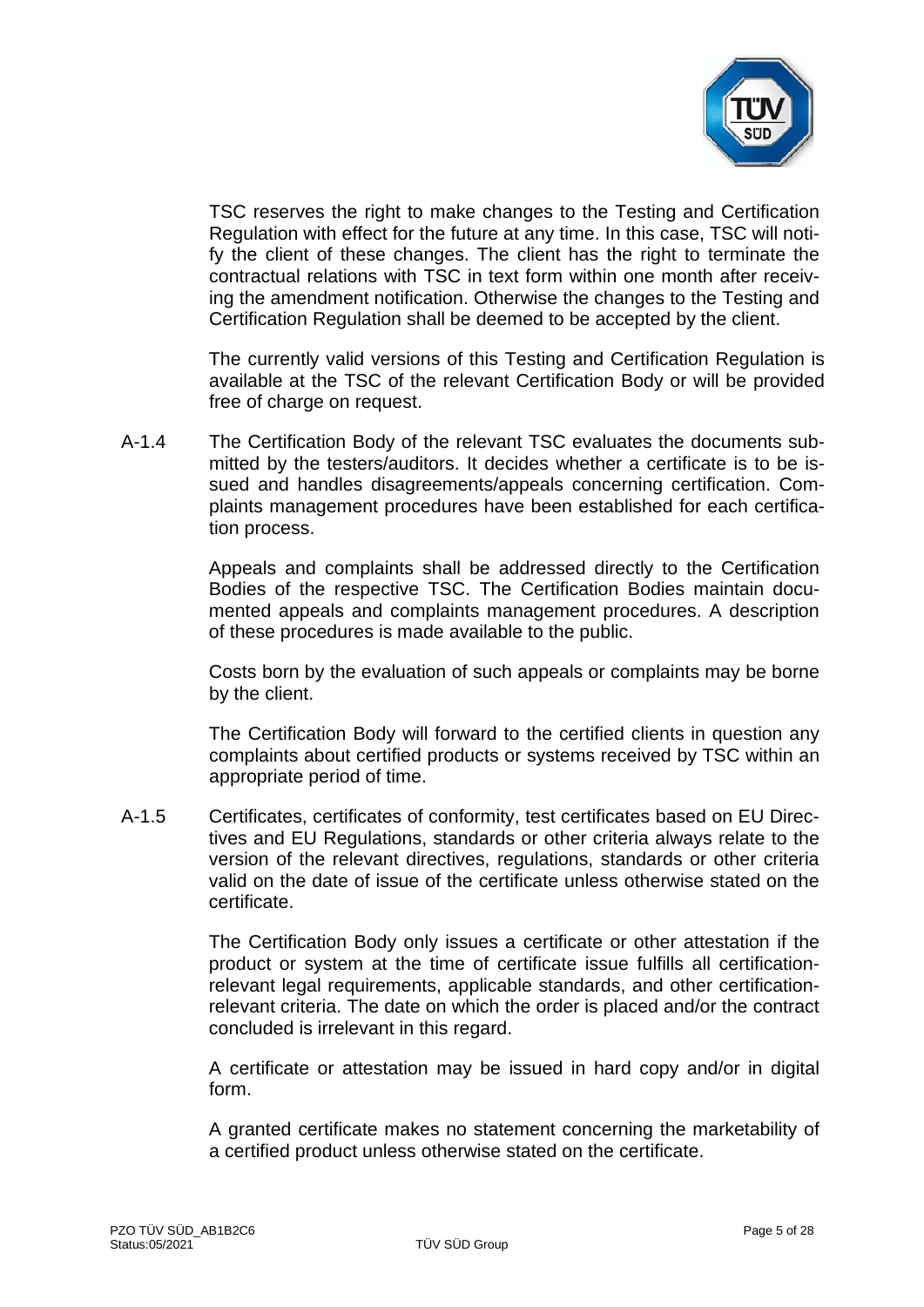

The certificate holder must at all times reference the pertinent annexes of the certificate. The certificate (and any duplicate certificates) is not transferable and shall remain the property of TSC.

Certificates only relating to EU Directives and EU Regulations do not entitle the holder to use a TÜV SÜD certification mark unless otherwise stated on the certificate or determined by the certification scheme.

Any CE marking with the number of Notified Body is only allowed, as long as the use is granted by a valid certificate.

- A-1.6 The client shall ensure that auditors/representatives of the authorized bodies (e. g. regulatory authority, accreditation body or certification scheme owner) are entitled to participate in witness audits on the business premises of the client/manufacturer and/or their subcontractor/supplier.
- A-1.7 Where on-site activities (e. g. audits, inspections) conducted by TÜV SÜD personnel require personal protective equipment, TÜV SÜD and the client shall agree upon supply of such equipment in advance of any visit.
- A.-1.8 Each certificate is subject to the existence of a valid certification contract/order.

The certification contract/order may be terminated in whole or in part, if specific regulations of the certification contract/order not define any other periods of notice:

- I. by termination **without cause**
	- a. for system certifications: with three (3) months notice to the next scheduled audit due date (for the surveillance or the recertification audit respectively) by the certificate holder or TSC.
	- b. for product certifications: with two (2) months notice to the end of the respective calendar year.
	- c. System certification based on EU Directives and EU Regulations are handled by TSC according to A-1.8 I.a.
- II**.** by termination **for cause**.
- A-1.9 If the validity of a certificate ends or if the certificate is revoked, withdrawn or expires irrespective of the reason, the underlying certification contract/order for this certificate will also expire automatically without requiring separate termination. This does not apply if the contracting parties have agreed on continuing the contractual relationship prior to its automatic expiry.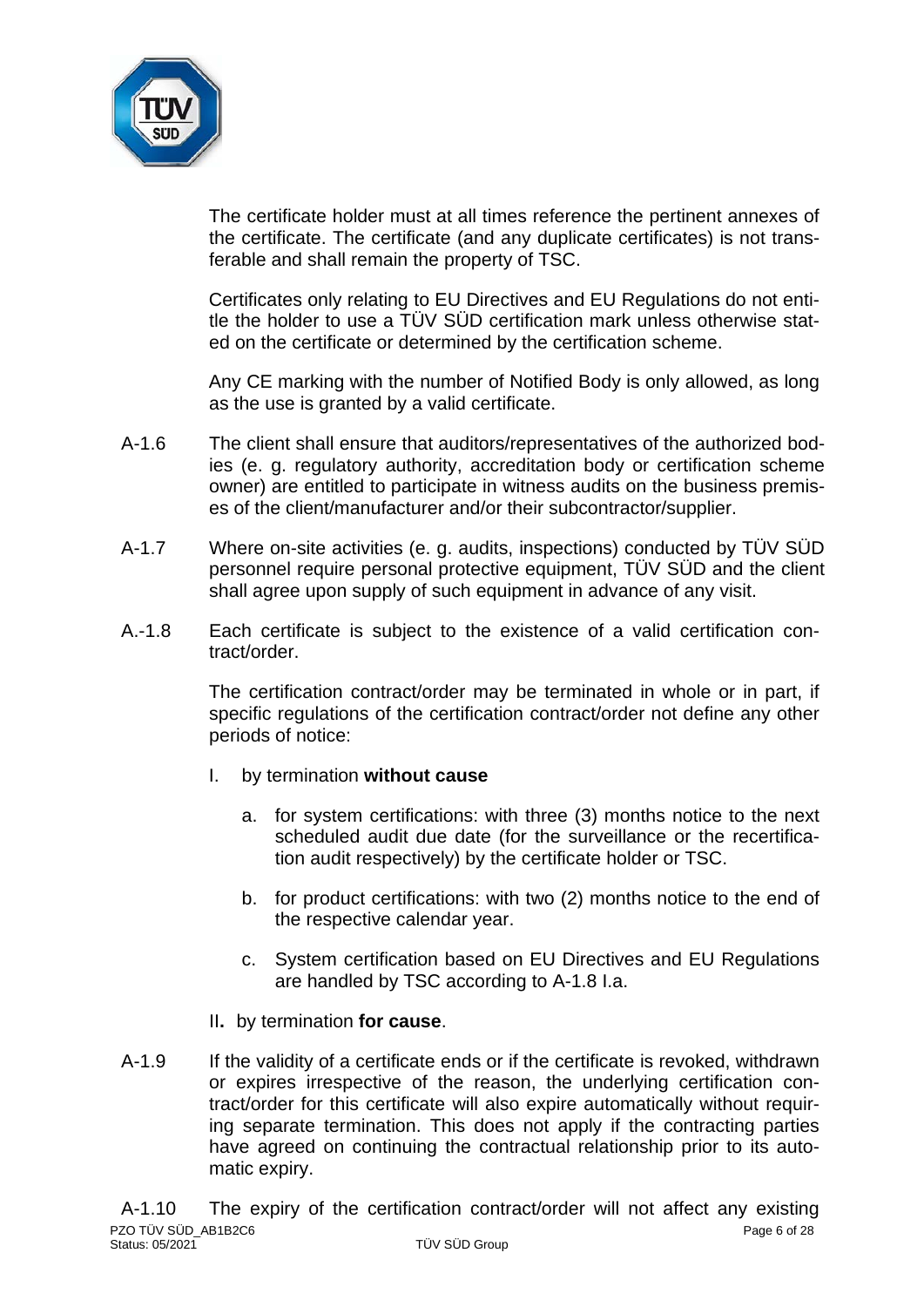

claims against the client, e.g. unsettled receivables. All costs and expenses for upcoming surveillance or auditing/testing of the certified system or product already incurred can be claimed.

- A-1.11 The requirements of this Testing and Certification Regulation will applies during the term of the certification contract/order and for three (3) years thereafter (grace period). If only part of the certification contract/order is terminated, the grace period will also apply to the terminated part.
- A-1.12 Should any individual provision of this Testing and Certification Regulation or any part of any provision be or become void or unenforceable, the validity of the remaining Testing and Certification Regulation hereof shall remain unaffected. In such case the void and/or unenforceable provisions shall be replaced by corresponding provisions coming as close as possible to the sense and spirit and purpose of the void and/or unenforceable provision.
- A-1.13 The certificate holder shall ensure that the TSC can audit/inspect the manufacturing facility and other sites specified by the manufacturer as well as critical subcontractors and/or key suppliers and the relevant warehouses of authorized representatives, importers, and branches at any time during regular working hours, including as unannounced audits, at the cost of the certificate holder.

The TSC has the right to take free samples of the certified products for testing to the extent necessary at all of the above sites, including sites owned by parties other than the certificate holder.

## **A-2. Expiry, withdrawal, revocation, restriction, or suspension of certificates**

- A-2.1 A certificate expires automatically or is deemed to be withdrawn if
- A-2.1.1 the indicated period of validity expires or if the contractual basis for use of the certificate and/or certification mark otherwise ceases to apply,
- A-2.1.2 insolvency proceedings are opened over the certificate holder's assets or the opening of such proceedings is refused for lack of assets and the certificate holder fails to inform the responsible Certification Body in writing and within one month of its application for insolvency proceedings,
- A-2.1.3 the certificate holder permanently discontinues business operations without a legal successor,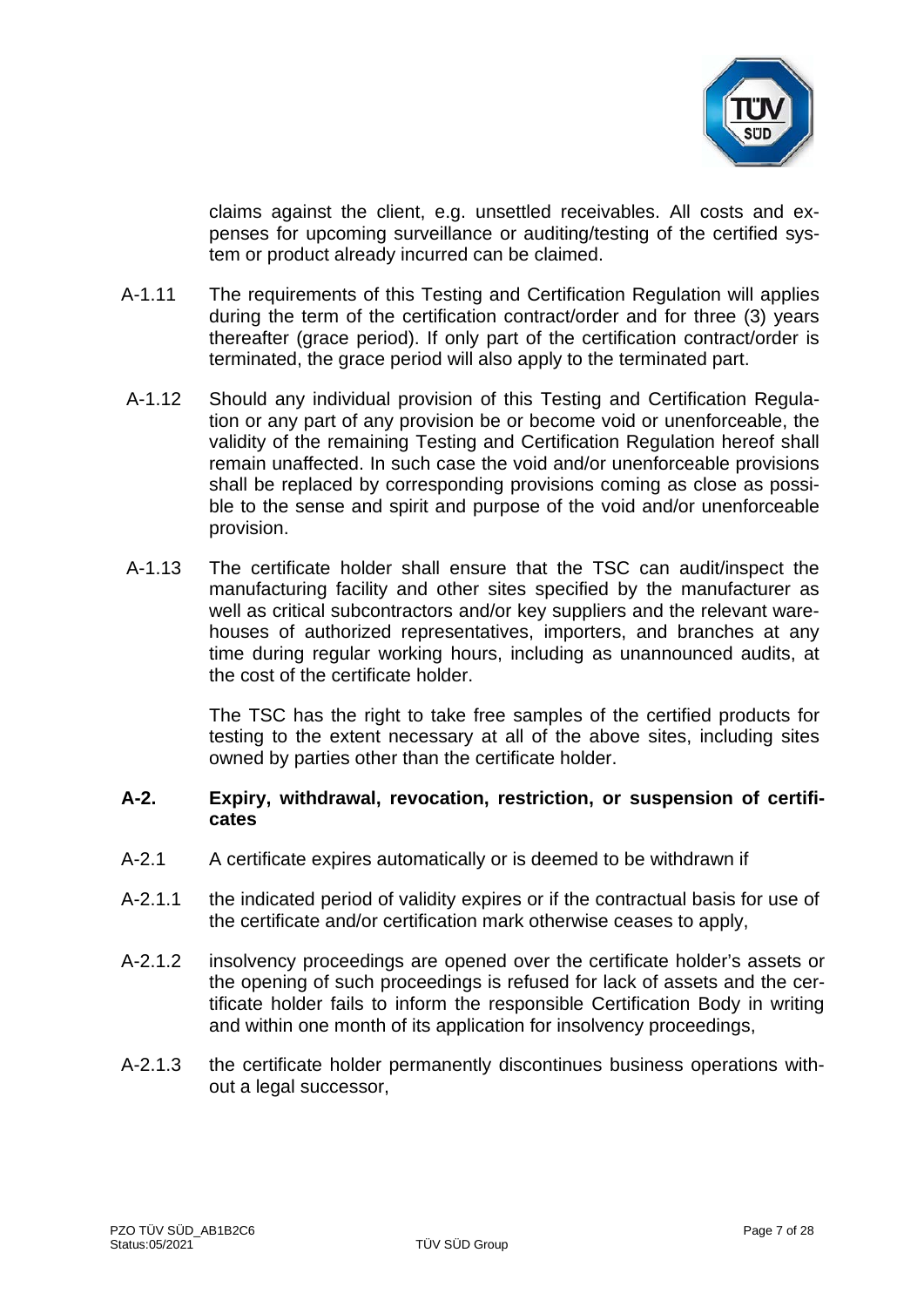

- A-2.1.4 the requirements (e.g. of a regulatory authority, accreditation body or certification scheme owner, codes of practice etc.) on which the certificate is based have changed and the certificate holder is unable to demonstrate within a defined time period at the certificate holder's expense that the product or system conforms to the new requirements through TSC retesting or re-auditing,
- A-2.1.5 the underlying (main) certificate becomes invalid,
- A-2.1.6 the certificate holder is obliged to withdraw the product/certified service from the market,
- A-2.1.7 the product or system has been inadvertently assigned to the wrong basis of evaluation under the scheme rules, e.g. an incorrect class as per the relevant EU Directive and EU Regulation on which conformity assessment is based,
- A-2.1.8 defects or nonconformities are detected in the products or systems; products fail to conform to the certified samples or key prerequisites pertaining to the certified product/system are not or no longer fulfilled.
- A-2.2 The Certification Body in the respective TSC is entitled to suspend, withdraw or revoke a certificate at its own discretion with or without notice, in particular if
- A-2.2.1 further use of a certification mark/certificate is no longer justified, i.e. not or no longer meaningful within the market context or is prohibited by law; in such cases, TSC will provide an alternative certification mark, if possible,
- A-2.2.2 the certificate holder engages in, initiates or tolerates
	- misleading or otherwise unacceptable advertising, in particular with the certification mark, the certificate or the test report,
	- misuse of certificates, certification marks or test reports, or
	- violation of legal provisions when marketing a product tested by a TSC.
- A-2.2.3 the certificate holder fails to pay outstanding invoices within 4 weeks to TSC, despite receiving reminders in text form to that effect,
- A-2.2.4 the certificate holder files for insolvency or similar proceedings under foreign law outside of Germany or the opening of such proceeding is rejected for lack of assets,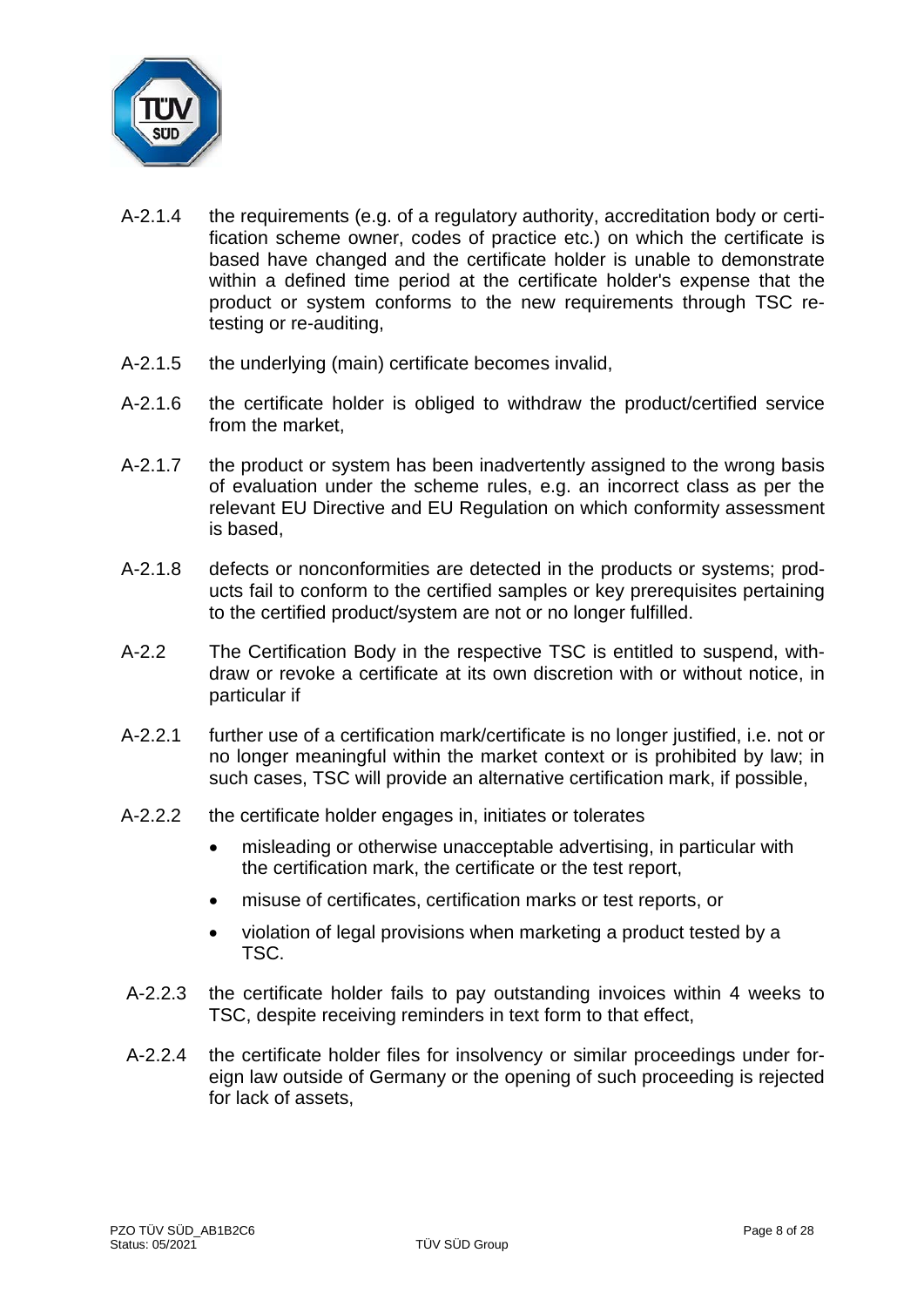

A-2.2.5 the certificate holder violates this Testing and Certification Regulation and/or the related part of the contract/order, unless such violation is insignificant in nature or represents only minor negligence,

> TSC is entitled but under no obligation to grant the certificate holder a period of grace to remedy the violation.

- A-2.2.6 the relevant Certification Body forms the opinion that
	- the certified product or system does not or no longer comply or no longer complies with the underlying certification requirements or standards, or
	- fails to fulfill its purpose as defined by the manufacturer, or
	- is exposing users, operators or third parties to considerable risks, or
	- fails to adapt the product or system to the applicable version of the relevant standard or certification requirement within the period of time allowed to the certificate holder by the Certification Body; or
	- the certificate holder is in violation of any certification-related conditions/obligations.
- A-2.2.7 the certificate holder makes incorrect statements to TSC or withholds from TSC important facts that are relevant for certification,
- A-2.2.8 it becomes evident after certificate issue that the certificate holder failed to fulfill the certification requirements from the outset,
- A-2.2.9 the certificate holder objects to changes in this Testing and Certification Regulation and/or a relevant part of the contract/order (e.g. the relevant current rates and fees) within a 6-week period of appeal after such amendments have come into effect,
- A-2.2.10 inspection or auditing of facilities or product testing is not made possible or the products or documents are not made available within the specified time. This also applies if follow-up-services, surveillance measures or audits cannot be carried out within a timeframe of 4 weeks (unless otherwise specified by the Certification Body) despite a text form request to this effect or if nonconformities are not eliminated within the agreed period through appropriate corrective actions.
- A-2.3 Certificates can also, be restricted or suspended with regards to time and content for the reasons noted above (A-2.1 and A-2.2).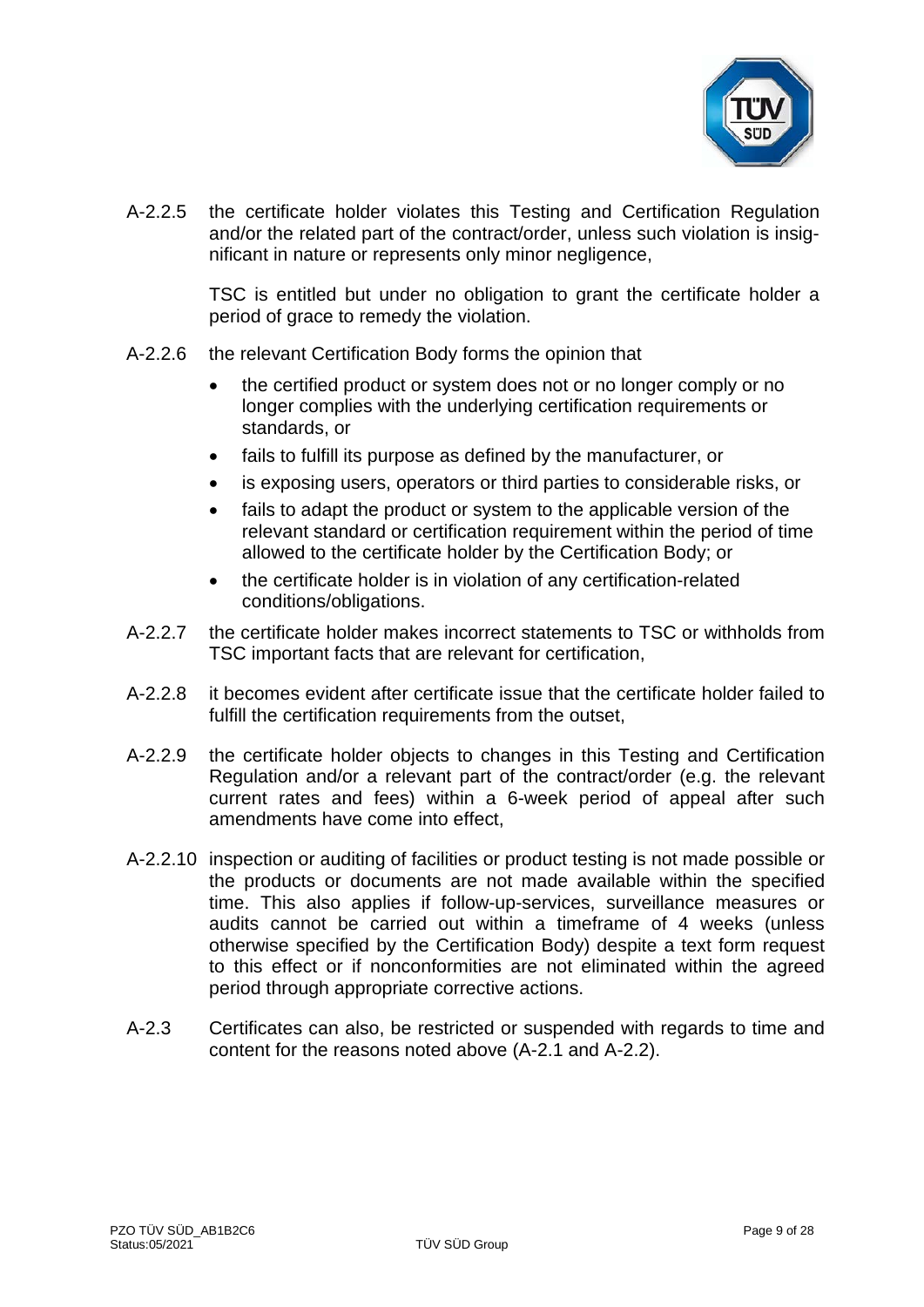

A-2.4 The Certification Body of the respective TSC is entitled to publish details of the expiry, withdrawal, revocation, restriction, and suspension of a certificate. Continued advertising or other use of the certificate/certification mark or the name of TSC is prohibited in all such cases. A certificate that has expired, has been withdrawn, or has been revoked shall immediately be returned to the Certification Body and/or destroyed or, if being a digital certificate, permanently deleted upon the Certification Body's request.

> License fees paid in advance shall not be reimbursed; those not yet paid shall be paid in full.

A-2.5 Apart from cases of willful intention and gross negligence, TSC shall not be liable for any disadvantages arising for the client from non-issue, expiry, withdrawal, revocation, restriction, or suspension of a certificate.

## **A-3. Use of certificates, certification marks and test reports in business transactions**

# **A-3.1 Granting rights of use**

During their certificates' terms of validity clients are entitled to use their certificates in their business transactions as set forth in this Testing and Certification Regulation. If the respective certification criteria and procedures provides for the issue of a certification mark, clients will also be granted the limited, non-exclusive right to use the certification mark in their business transactions and in particular their advertising during the period of validity of the underlying certificate. In this context, clients may only use the certification mark assigned to the respective certification. The right of use will expire on expiry, withdrawal, revocation, restriction or suspension of the underlying certificate.

# **A-3.2 Terms of use of certification marks and certificates**

- A-3.2.1 Certification marks and certificates shall not be misused or used in a misleading manner that may jeopardize the trust of the public in the TSC's certification marks or certificates. Certification marks and certificates shall only be used in unchanged form; in particular, they shall not be modified in content by adding, deleting, or covering by shades or watermarks. The role of the TSC as an independent third party shall not be compromised by the use and visual presentation of certification marks.
- A-3.2.2 A certificate or a certification mark referring to a management system may only be used to promote the system concerned. A product certificate or product certification mark (in as far as a certification mark is approved) may only be used to promote the certified product as described on the certificate.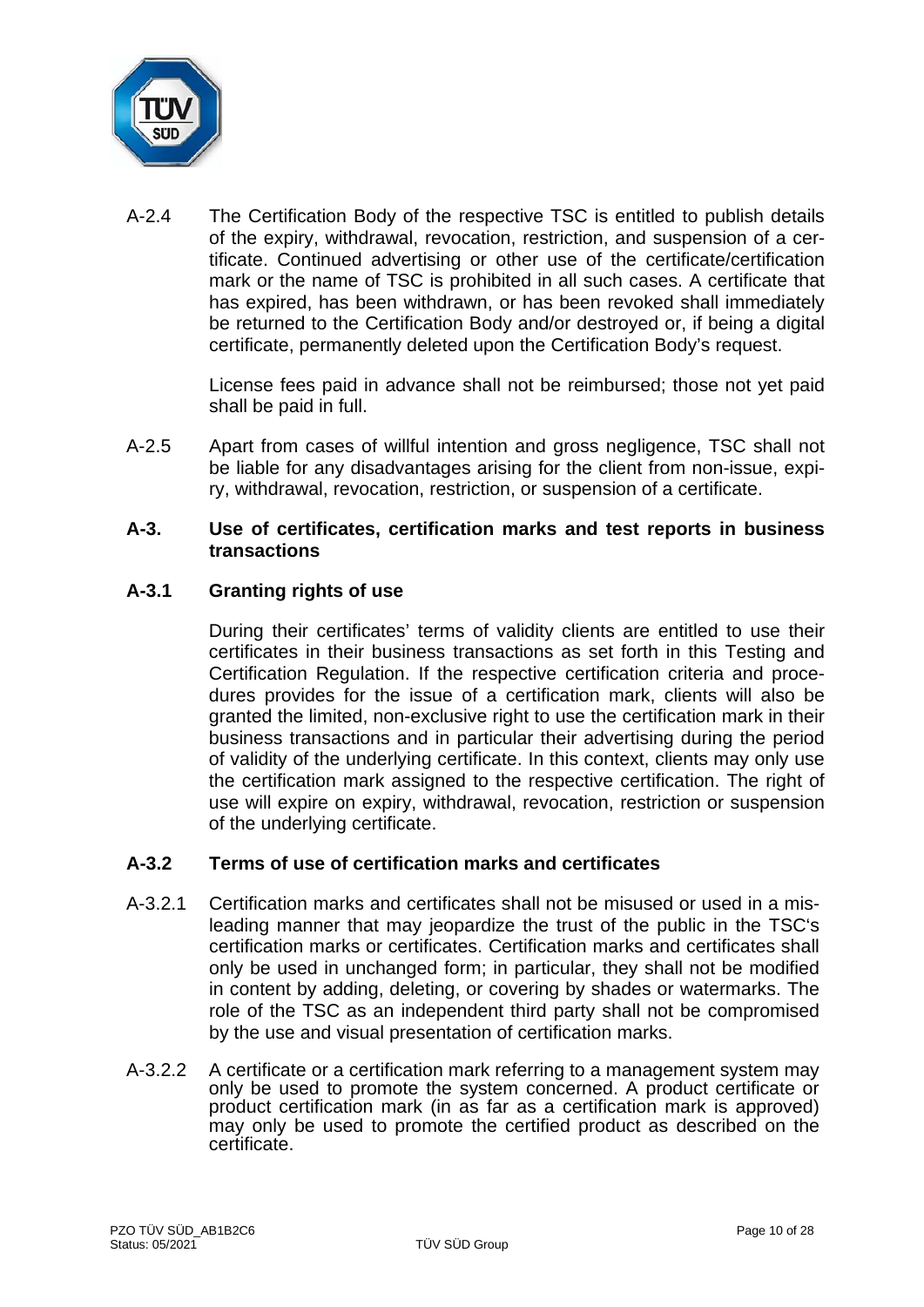

The use of certificates and/or certification marks must not give the impression of certification applying to activities outside the scope of certification.

- A-3.2.3 Product-related advertising using a certification mark is not permissible in cases where only a certificate of conformity or management system certificate has been issued.
- A-3.2.4 Where certification marks or certificates refer only to certain partial aspects of a product or system, advertising must not give the impression of certification of the entire product or system.
- A-3.2.5 Full responsibility for correct use of the certificate and/or certification mark and for the correctness of all statements about the certified system/product rests with the certificate holder. In the case of product certification this also applies to correct use/advertising by the customers of the certificate holder.
- A-3.2.6 It is recommended that clients, when using certification marks and certificates in their advertising, take steps to ensure that the target groups addressed by advertising can inform themselves easily, adequately and transparently of the content of the TSC services underlying the certification marks or certificates.

## **A-3.3 Requirements regarding the visual presentation of certification marks**

- A-3.3.1 Clients may use certification marks only and may under no circumstances use the TÜV SÜD logo ("TÜV SÜD – Octagon", logo see headline) or the slogan of the TÜV SÜD Group (at present: "Add Value, Inspire Trust.").
- A-3.3.2 Neither the content nor the design of the certification mark provided by TSC may be changed. It must be recognizable as certification mark and its size must be clearly smaller than that of the company logo of the client/ certificate holder. The information included in the certification mark must be clearly legible even if the certification mark is displayed at reduced size.
- A-3.3.3 The certification mark must stand alone and may not be associated or combined with any other element (e.g. the client's company logo, statement, or graphics). The use of the certification mark in particular must not give the impression that the client/certificate holder or its employees are members of the TÜV SÜD Group or that the certification mark is the client's trademark/customer logo. Certification marks shall not be used in a non venerable manner.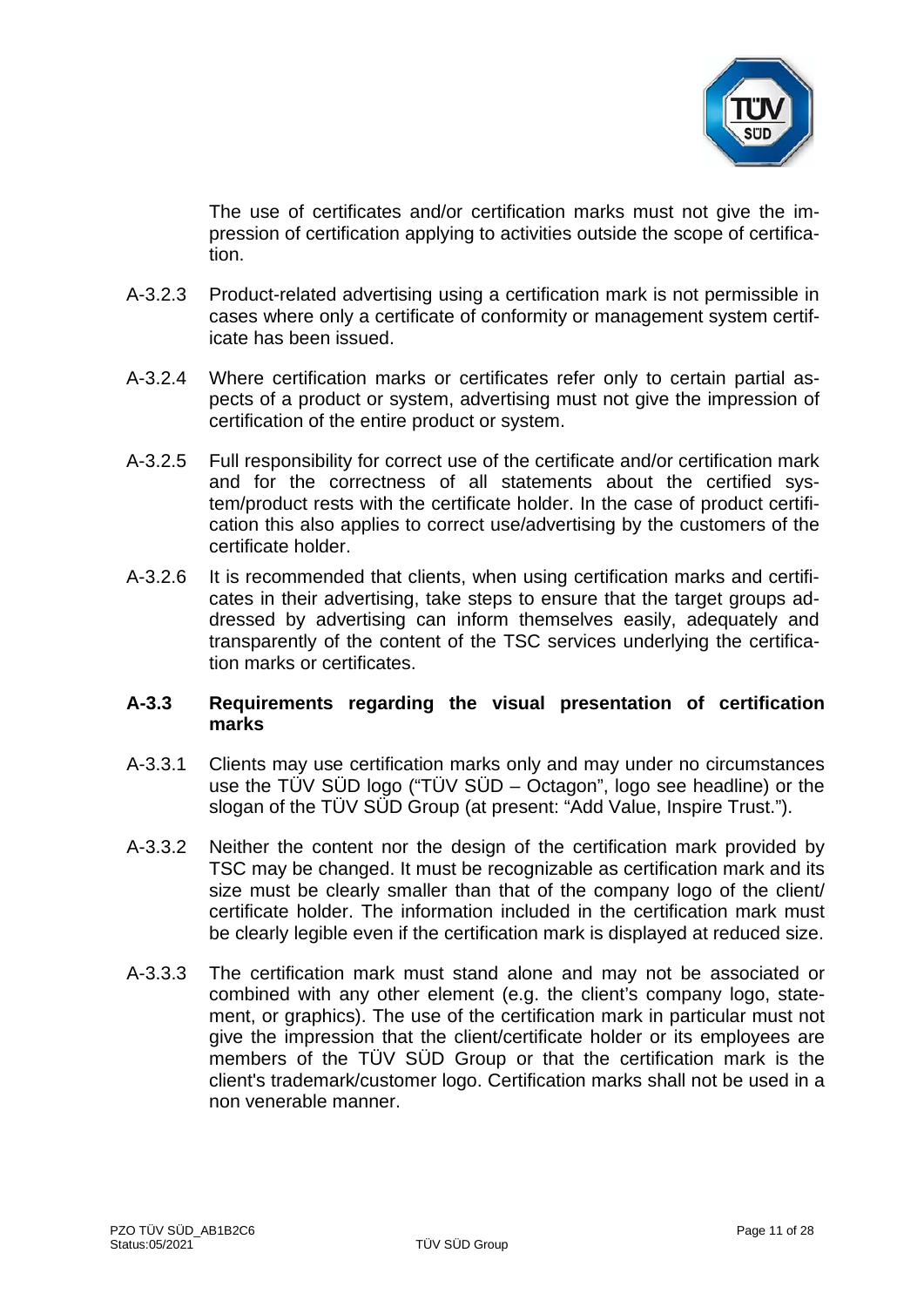

# **A-3.4 Use of TSC test reports**

Unless expressly approved beforehand in text form by the relevant Certification Body/relevant TSC or where use of the report is an integral part of the underlying certification procedure or disclosure is required on the basis of legal, regulatory or accreditation-related requirements, the following shall apply:

Reports by TSC may not be published/reproduced in part or in full in particular for advertising purposes.

If test reports, audit reports or other reports are used with the approval of the TSC, the client shall not complement said reports by adding any statements or interpretations that go beyond the reports' actual contents. In particular, clients shall not add any distorting or misleading statements or interpretations that could give rise to doubts in the impartiality of TÜV SÜD. Clients must ensure at all times that the test results of the TSC are reproduced correctly and not distorted.

The same applies to communication activities, advertisements, confirmations, communications, sales collaterals etc in digital, audio and print media.

In cases in use of the reports prepared by TSC is approved, said reports may only be quoted verbatim and with their complete wording, giving the date of issue.

TSC reports may never be used to claim or imply that TSC particularly recommends the product or system to customers.

#### **A-3.5 Information obligation before press publications**

If the customer plans to mention a TSC or a TSC testing and/or certification in a press release, in particular in a professional articles and social media posts, the press office of the TÜV SÜD AG (presse@tuvsud.com) shall be informed about it in time.

This shall not replace a necessary prior consent of TSC.

#### **A-3.6 Consequences of impermissible use**

The client undertakes to indemnify TSC or the respective TSC Certification Body at first request against all claims by third parties arising as a result of the client's use of the certification mark, certificate or TSC report contrary to the terms of this contract. The same applies to all claims by third parties against TSC /TSC Certification Body arising as a result of advertising statements made by the client.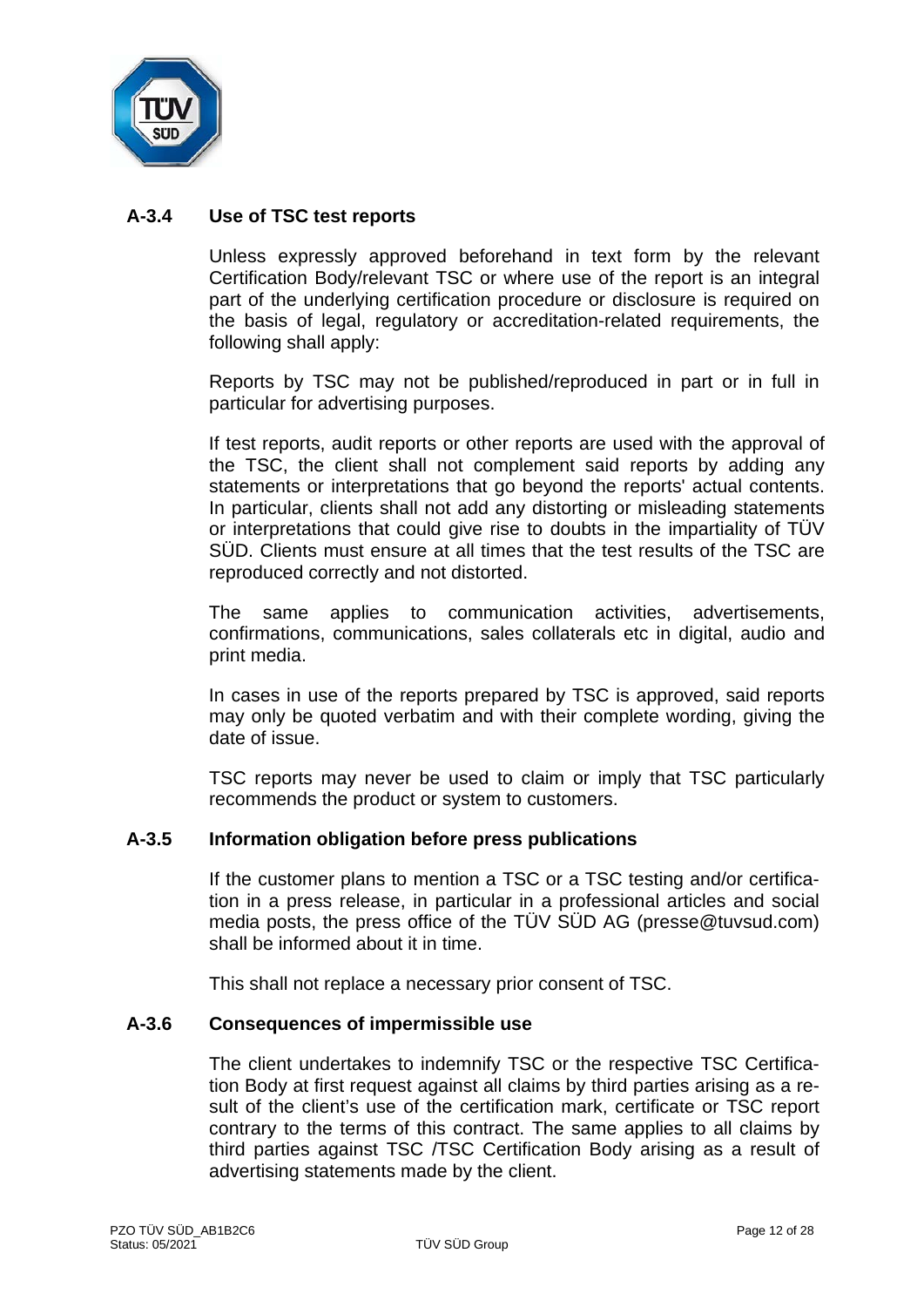

Any cost arising from such issue will be billed to the client.

# **A-4. Publication of certificates, certification marks and test reports**

TSC can publish the names of the certificate holders, tested products, audited systems, etc. for consumer information or if required by the certification procedure or by relevant law. TSC shall be entitled to grant authorized bodies (e.g. authorities, accreditation bodies or certification scheme owners) direct access to the certification-relevant documentation at any time.

All further information about clients, certified products and systems are subject to confidentiality unless the disclosure of such information is requested by court or an authorized body or otherwise mandatory by law or for the certification procedure. This obligation of non-disclosure applies equally to all employees and agents of TSC.

# **A-5. Retention of test samples and documentation**

As far as clients are in possession of test samples and pertinent documentation, they must retain them for a period of ten (10) years after expiry of the certificate or after the last product covered by the certificate is placed on the market area, whichever is the longer.

System certification documentation shall be retained for the term of validity of the certificate plus a minimum of three (3) years.

All other legal provisions extending beyond shall remain unaffected.

Claims for damages against TSC shall be excluded, in particular if clients fail or are unable to provide a test sample/document returned to or retained by them in unchanged condition.

# **A-6. Violation of Testing and Certification Regulation**

TSC is entitled to claim payment of a contractual penalty of up to EUR 50.000 in each single case of each culpable violation of this Testing and Certification Regulation by the certificate holder. This applies specifically if a product labeled with the certification mark is offered for sale or marketed prior to the issue of the certificate, if unauthorized advertising takes place or if a certificate, certification mark or the CE marking with Notified Body number is used improperly.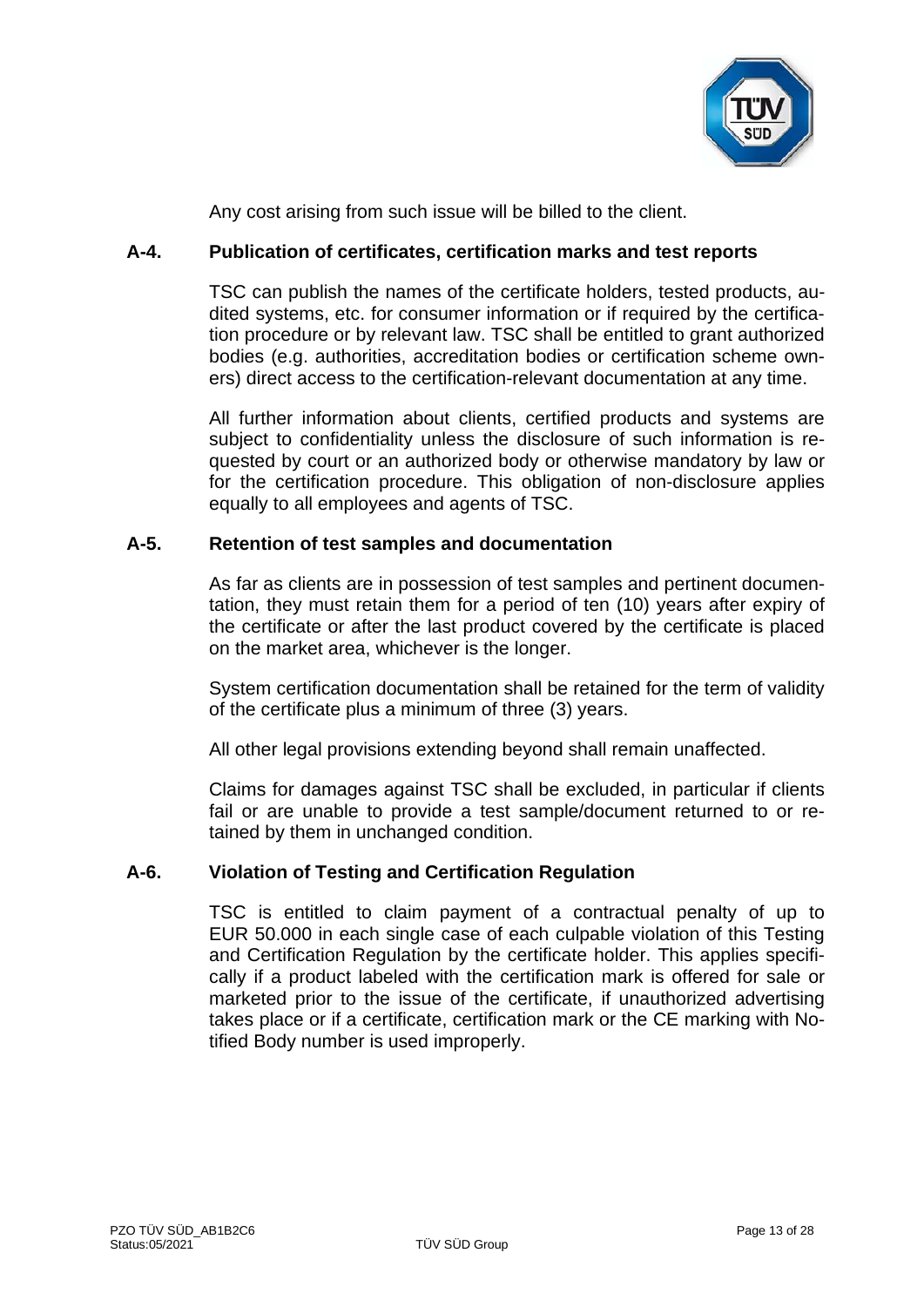

Furthermore, the TSC is entitled to bill any costs or expenses born by a suspension or cancellation of a certificate.

The certificate holder is liable for costs charged to TSC by authorized bodies (e.g. regulatory authority, accreditation body or certification scheme owner) or costs directly incurred by the Certification Body or the test laboratory resulting from culpable violation on the part of the certificate holder, in particular violation of this Testing and Certification Regulation.

This applies in particular if TSC's activities were the result of instructions issued by a supervisory authority or similar instructions and if such instructions proved to be justified.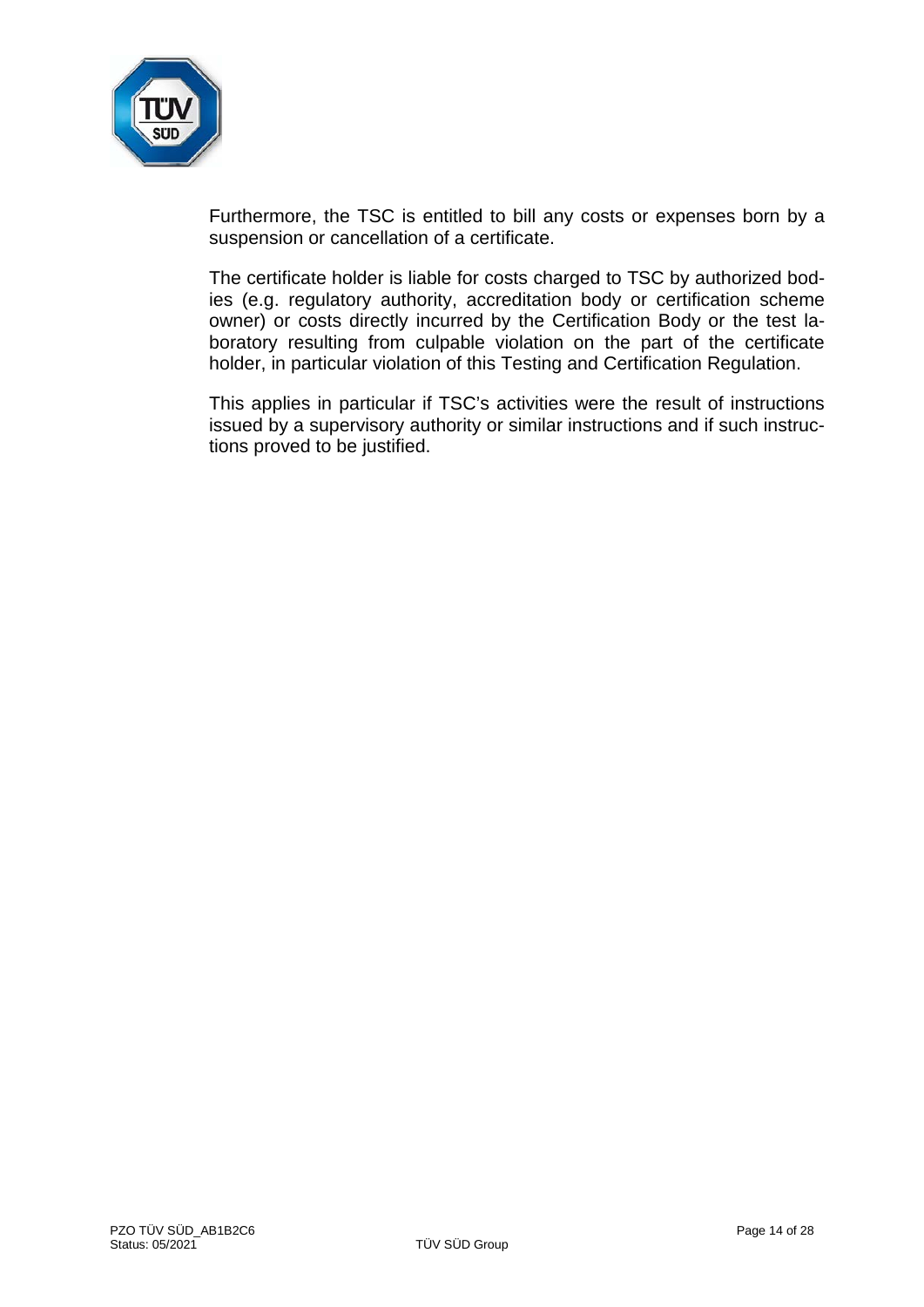

# **Module B1)Special regulations for product testing and certification**

In line with the TSC "Code of Ethics", TSC reserves the right to reject applications for testing and/or certification on a case-by-case basis in particular if they are in conflict with legal requirements, the TÜV SÜD brand, the TSC quality standards and corporate image.

# **B1-1. Testing**

- B1-1.1 The client shall submit a test order to TSC and supply the required test samples and documentation free of charge. TSC shall, at its own discretion, carry out the tests either in their own test laboratory or externally, and prepare a summary report.
- B1-1.2 Following the test, TSC shall dispose of the test samples for a flat-rate charge per sample or, at the clients' express request, return them to the latter at their expense. TSC will not store test samples but may require the client to do so.

If a test is interrupted for more than one month, TSC may also return the sample or store it for a flat-rate charge for each month or part-month that elapses up to continuation of the test.

- B1-1.3 TSC is entitled to make the test file and, if necessary, the test sample, accessible to authorized bodies (e. g. regulatory authority, accreditation body or certification scheme owner). Any agreement to the contrary is invalid.
- B1-1.4 Transport, insurance, logistics, customs etc. of the sample(s) to TSC shall be arranged by, and at the expense of the client.
- B1-1.5 TSC shall not assume any liability if test samples are lost or damaged either in the course of testing or due to burglary, theft, lightning, fire, water, damages due to transport issues etc.
- B1-1.6 No consulting services will be supplied on product development or management-system establishment.
- B1-1.7 The evaluation of measurement results by TSC in order to make a statement of conformity, is done by taking into account measurement uncertainty as far as this is regulated for the respective test through regulatory requirements, applicable schemes and standards.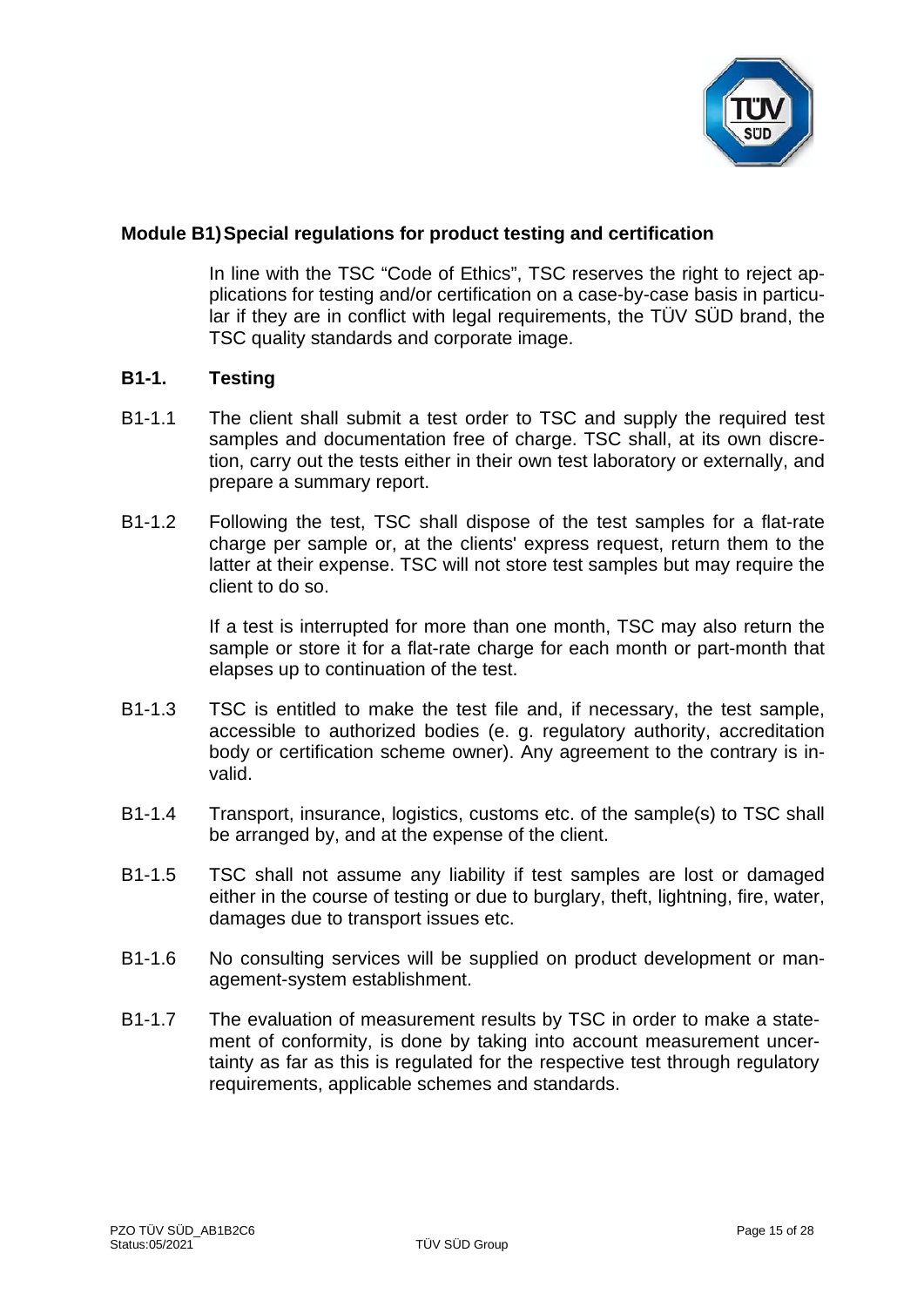

In this context, regulatory requirements have precedence over normative requirements. Contractual requirements from customer side are being observed only, if they are not in conflict to regulatory or normative requirements.

If none of these pre-requisites apply, measurement uncertainty is not taken into account during the evaluation of measurement results.

# **B1-2. Certification**

On issue of the first certificate, the certificate holder automatically becomes a TÜV SÜD certification-system partner and remains partner as long as at least one certificate is valid.

After successful completion of product testing, TSC will award a certificate either with or without authorization to use a certification mark. If product certification does not include manufacturing surveillance, the product must not be labeled with a certification mark.

The following regulations apply to product certification that includes the issue of a certification mark or certificates that bore the right to carry the CE-Marking with the number of Notified Body:

- B1-2.1 A positive result of product testing and a positive result in the initial audit of the manufacturing site is required for issuing a license for the use of a certification mark. The continued use of the certification mark will depend on regular inspections (follow-up-service, see B1-2.7) and a valid certificate (respective license).
- B1-2.2 The certificate holder shall only use the certification marks defined in the certificate for the specific models listed on the certificate.

The certificate holder shall be responsible for controlling the use of the certification mark and ensure that the certification mark is only used in conjunction with the certificate holder's identity and the specific certified model number.

The certificate holder shall not transfer the certificate rights to third parties.

Should a product certificate become invalid, the products listed on the certificate shall not be made available on the market using the certification mark or in case of CE-marking with the Notified Body number.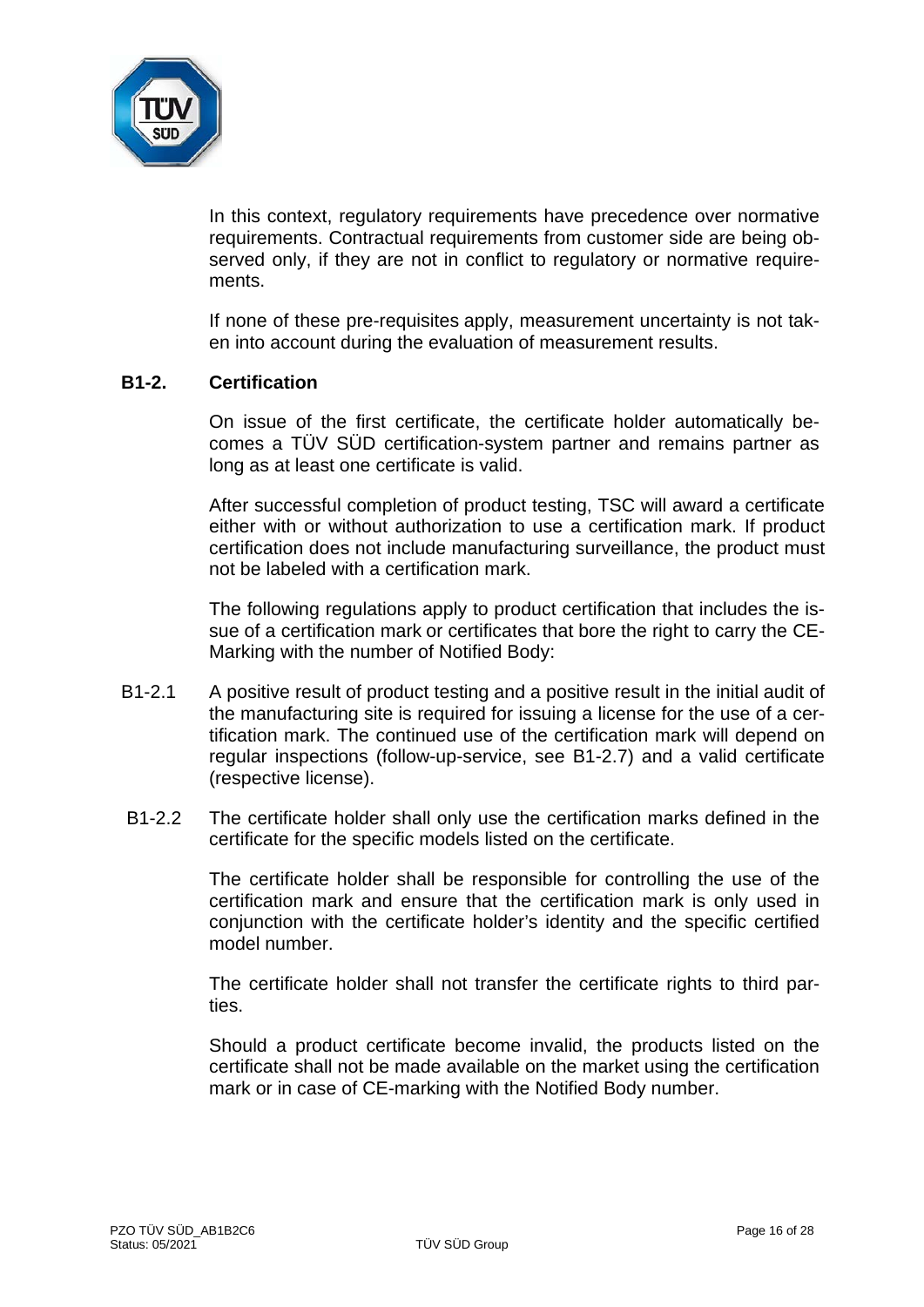

Holders of withdrawn or revoked certificates must in addition either remove the certification mark from all products accessible, make the certification mark permanently unrecognizable or destroy the products and enable the TSC to verify these measures on their own cost.

- B1-2.3 TSC certification marks may only be used for products in conformity to the type or model successfully tested and the specifications included in the test report(s) or supplementary agreements. The required documents (e. g. certificate of conformity, operating and assembly instructions) are to be enclosed with the product in the appropriate language of the country of destination as not otherwise required by applicable laws.
- B1-2.4 Additional characteristics for individual certification marks

If a product is manufactured at several manufacturing sites with different qualifications (e. g. with or without ISO 9001), the qualification level of the respective manufacturing site may only be used if different designations are given to the models. Otherwise only the level of qualification which applies to all manufacturing sites may be used for advertising.

- B1-2.5 Holders of certification marks must constantly monitor the manufacturing of products that have been awarded the certification mark to ensure conformance to requirements tested. They must also carry out the specified tests and inspections, document any complaints in connection with certified products and the correction of nonconformities. The Certification Body must be immediately notified of any changes made to the products, recalls or safety related incidents after certification. If the certificate concerned is to be maintained, the Certification Body may request the manufacturer to prove compliance with standards and/or codes of practice or may require an additional test to be carried out by a qualified test laboratory.
- B1-2.6 As a minimum requirement, every product must be identified by a nondestructible marking clearly indicating the name of the manufacturer or importer and type designation, so that the identity with the approved type with the serially manufactured product can be proved. If a product submitted for testing does not satisfy the test requirements and if products corresponding to this test sample have already been distributed for sale or have been the subject of a certification mark misuse, the modified test sample may only be certified if it bears another type designation.
- B1-2.7 Inspection of manufacturing sites in the case of certificates including authorization to use a certification mark (follow-up-service), market surveillance: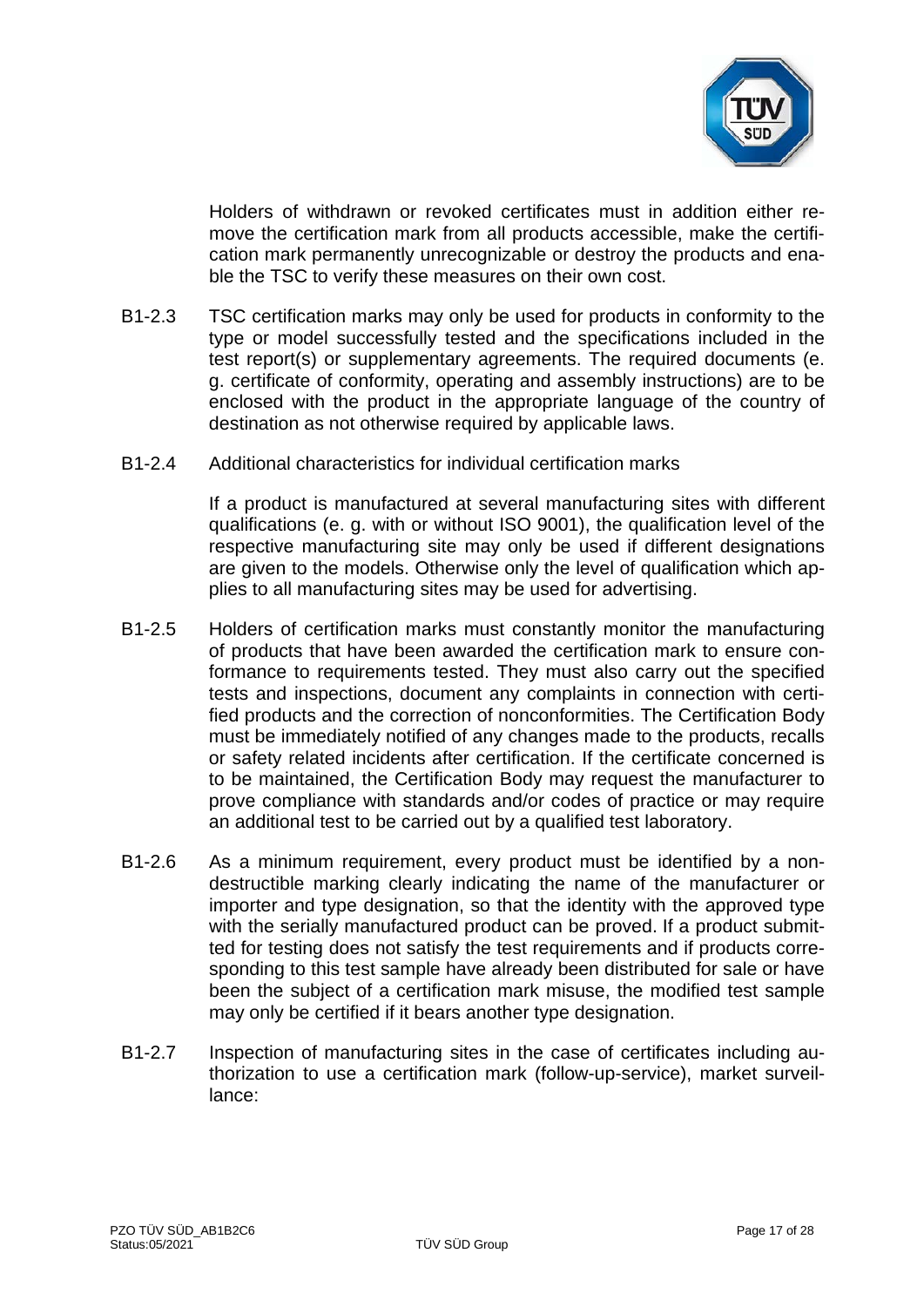

B1-2.7.1 In order to ensure maintenance of the product characteristics on which a certificate has been based, the Certification Body will regularly inspect manufacturing and testing facilities as well as quality assurance measures at the certificate holder's expense. Alternatively, for certification including the right to use a certification mark, random checks based on modules of the Council Decision 768/2008/EC may be agreed prior to issue of the certificate. If the quality management system of the respective manufacturing site has been certified by TSC, the follow-up-service may also be incorporated in the surveillance/re-certification audit pertaining to the system.

> To ensure production quality, additional pre-shipment inspection may be arranged, in which samples from the products to be shipped are checked for conformity with the tested and/or certified type respectively the sample as provided.

- B1-2.7.2 The certificate holder shall immediately inform the TSC of any relocation of a manufacturing plant, transfers of manufacturing plants to another company/company owner or changes in the manufacturing process that may affect the production of the certified product. In these and other special cases, the Certification Body may demand that the product is identified by a predefined control mark, in addition to the certification mark, so that products from different periods of manufacturing can be identified. Should there be a change in the manufacturing site, TSC must inspect and approve the new production facility before the products manufactured there can be labeled with a certification mark. The holder shall inform the TSC of any changes to the holder's details.
- B1-2.7.3 The Certification Body is entitled to pick samples of products identified by a certification mark from the market for testing purposes. If the certificate requirements are not satisfied, e. g. because of unauthorized modifications that have resulted or may result in restriction, suspension or withdrawal of the related certificate, the certificate holder shall bear the costs of retesting/inspecting the product and/or the manufacturing site.
- B1-2.7.4 The certificate holder shall inform the Certification Body immediately of any damage or other events arising from certified products.
- B1-2.8 In addition to an existing (main) certificate further certificates may be issued
	- a. For the same (main) certificate holder if he seeks to have certified a product under another name than that appearing on the (main) certificate,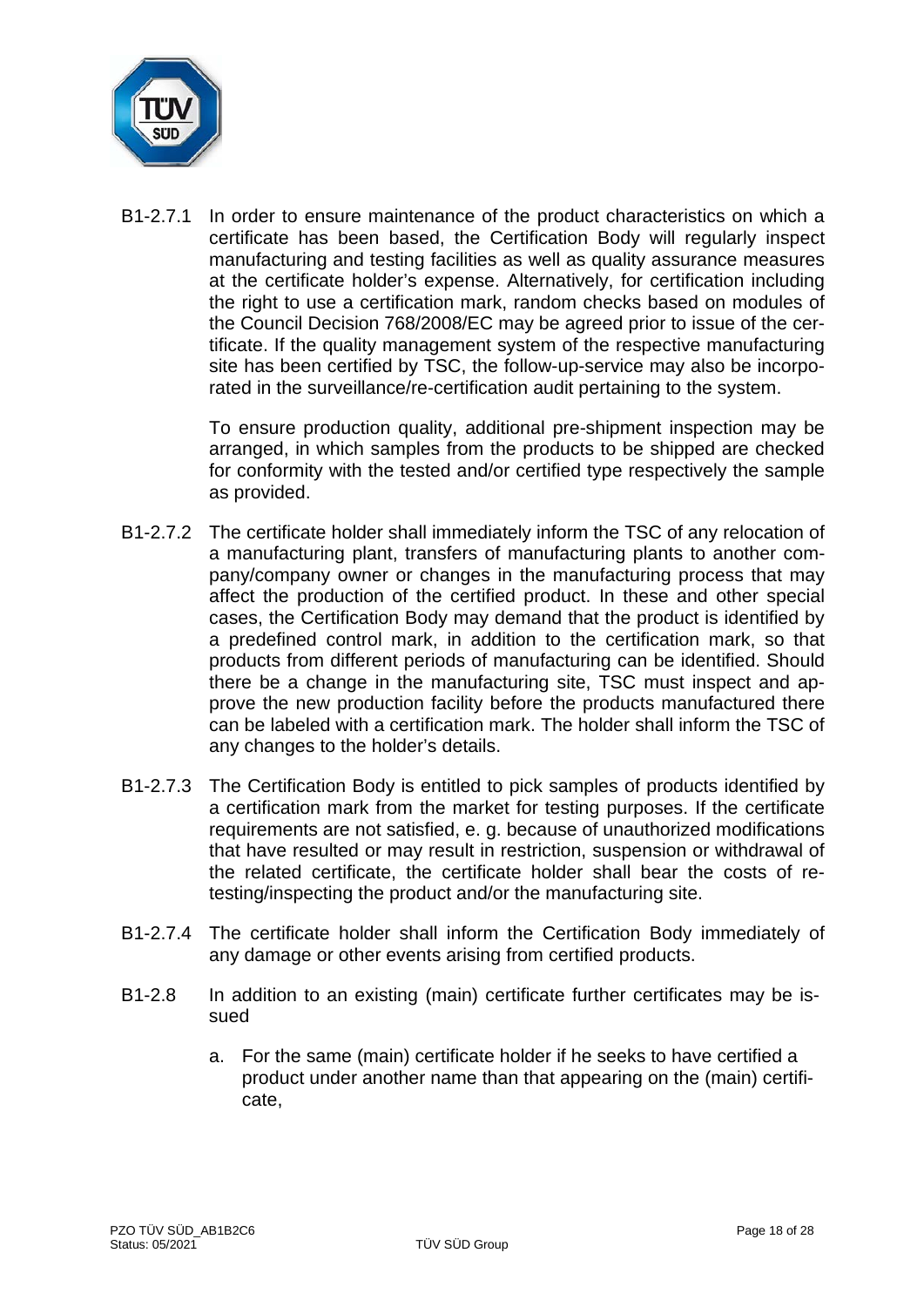

b. For certificate holders differing from the (main) certificate holders, if he also seeks to have a product certified under another or same name than that appearing on the (main) certificate. Prerequisite is the approval of the (main) certificate holders and their confirmation of equality of design of the product with that from the (main) certificate.

The content and validity of such certificates shall be dependent on the (main) certificate.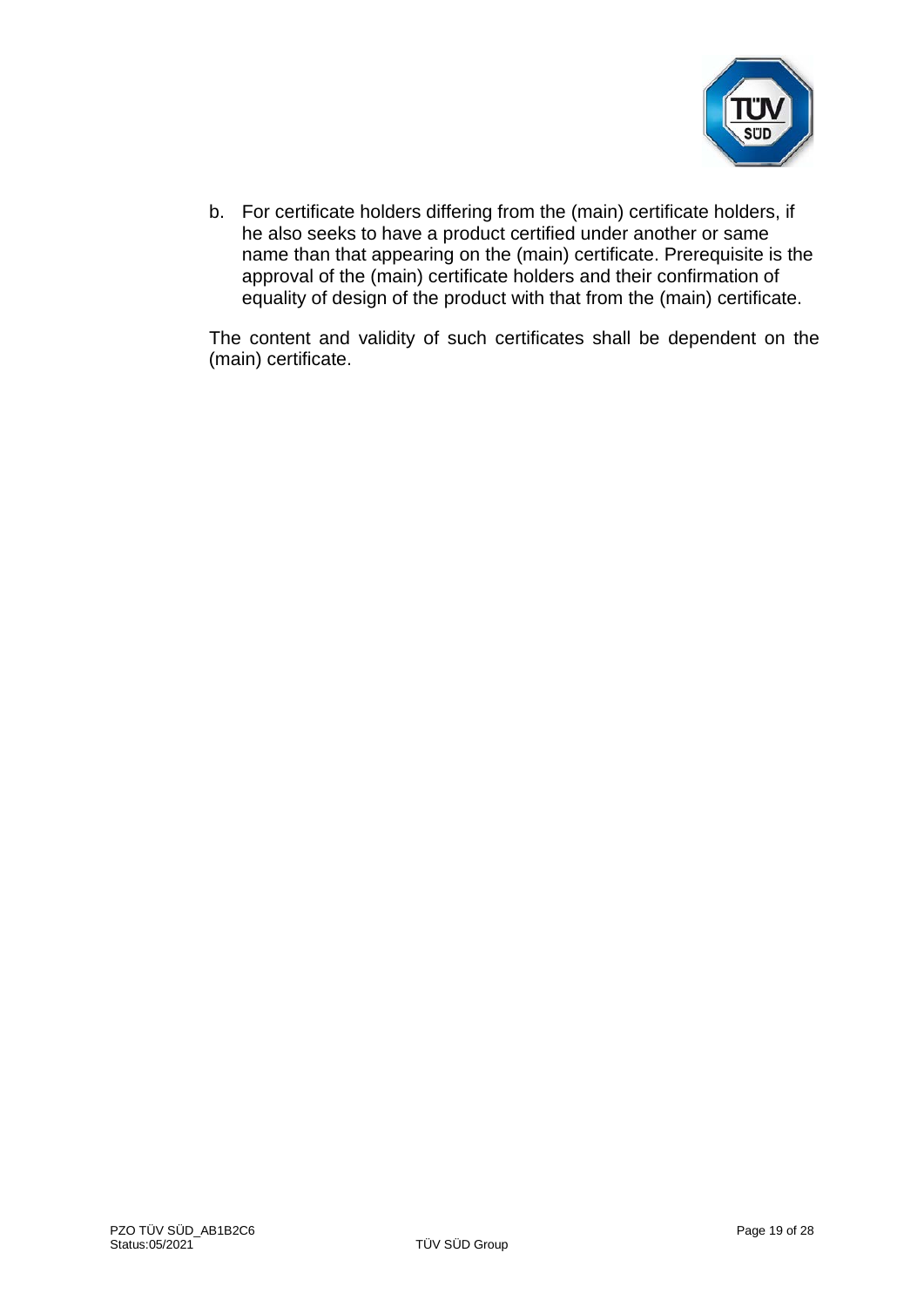

# **Module B2) Special regulations for management system auditing and certification**

# **B2-1. General**

TSC carries out management system (hereinafter referred to as "system") auditing, verification and certification in the non-regulated and regulated area, including according to EU Directives and EU Regulations.

TSC does not perform consultancy services relating to management system establishment, including customer-specific training and internal audits on the subject matter of the certification.

## **B2-2. Due date for audits**

The due date for the next certification, re-certification or surveillance audit is determined by the specific certification scheme; it is usually 12 months after the last day of the most recent regular audit carried out.

#### **B2-3. Audit on site**

The customer or certificate holder shall ensure in a reasonable manner (contractually, if needed) that TSC is enabled to perform the audit on site at the certification-relevant premises and shall have access to these premises at any time

#### **B2-4. Remote audits**

If permitted by the applicable specific certification scheme, TSC is entitled to conduct audits remotely by using a videoconferencing tool.

#### **B2-5. Preliminary system assessment, pre-audit**

On request, TSC offers the following services which can also be independent of a certification procedure:

- B2-5.1 Based on management system documentation, areas of concern in the description of the system are pointed out in a preliminary assessment as compared with the requirements of the respective legal basis or standard. The client receives a report on the results of the assessment.
- B2-5.2 The aim of the pre-audit, the on-site and total scope of which is defined jointly with the client, is to draw attention to areas of concern in the system. The auditor informs the client of the results in a closing meeting; if requested, TSC prepares a pre-audit report. Only one (1) pre-audit may be carried out.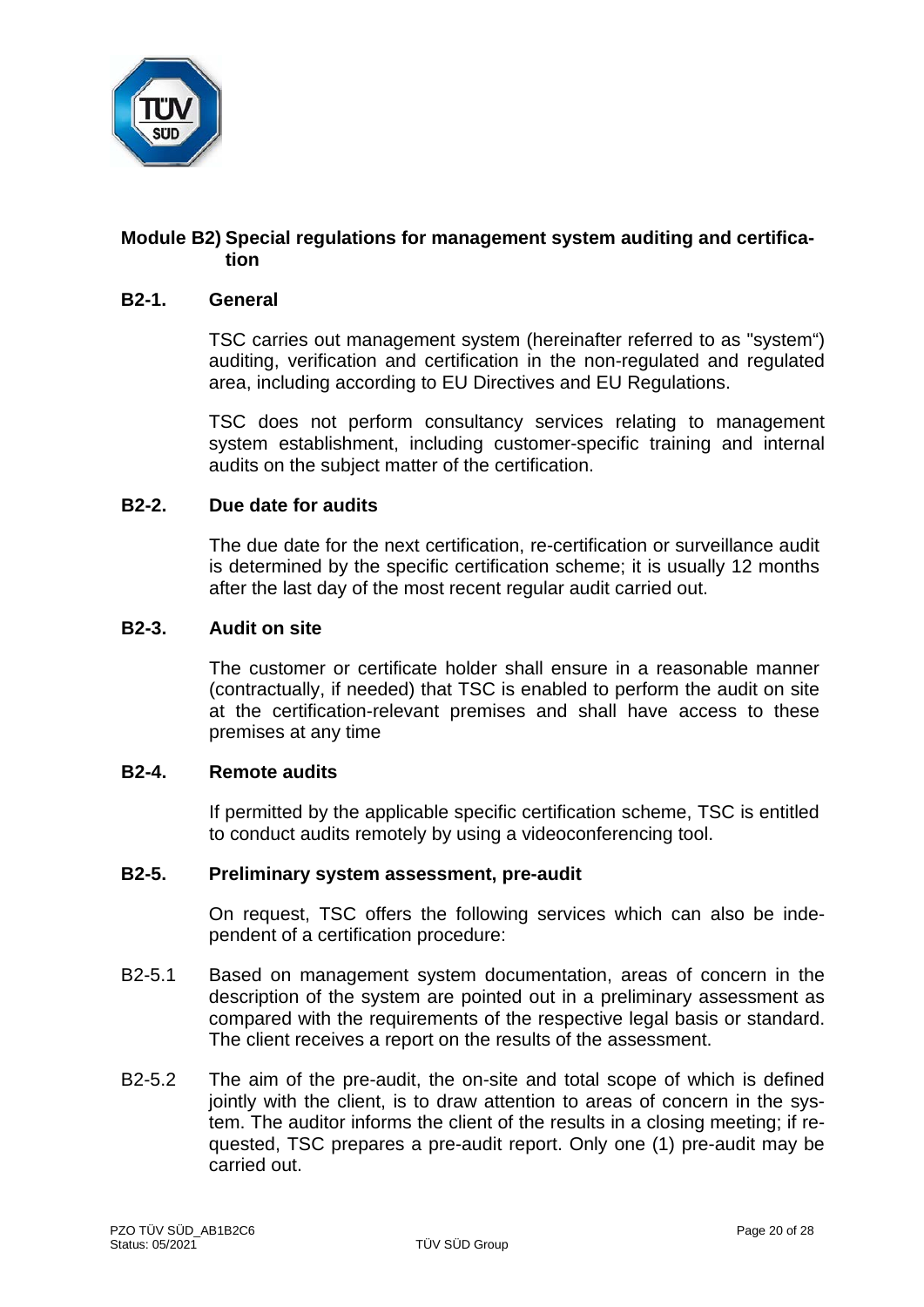

B2-5.3 Pre-audits are not allowed for TUV SUD South Asia under any standards as per NABCB. If pre-assessment is conducted in any means, such clients cannot certified for next 2 years from the date of pre-audit.

### **B2-6. Certification procedure**

B2-6.1 Preparation for certification audit

After the client has accepted in text form the quotation submitted by TSC, the client appoints an Audit Representative, who is responsible for the certification procedure; TSC informs the client of the auditors assigned (audit team or lead auditor). Requirements outlined in the applicable standards and regulations pertaining to unauthorized consultancy on the part of auditors are observed.

In order to ensure an independent audit, the selection of the audit team is solely up to TSC. The decision in each individual case will be based on several factors such as availability, qualification, impartiality, etc.

In addition and in as far as there are no conflicting legal regulations, e. g. regulations under the data privacy law, clients can request appropriate background information on each member of the audit team.

B2-6.2 Certification audit

The client shall ensure that appropriate staff members are available to answer questions; clients grant auditors access to the respective units of the company and allow them to review all system-relevant records.

B2-6.2.1 Review and evaluation of management system documents / stage 1 audit

Clients shall provide the Certification Body with all requested management system documentation concerning their systems (manual and, if necessary, further documents such as documented procedures, work test instructions, records, etc.) for review and assessment of compliance with the applicable Directives, Regulations and Standards. If the system is already certified by another body to the same or an appropriate standard then the client shall include a copy of the certificate with any scoping information, and details of the findings of the previous audit.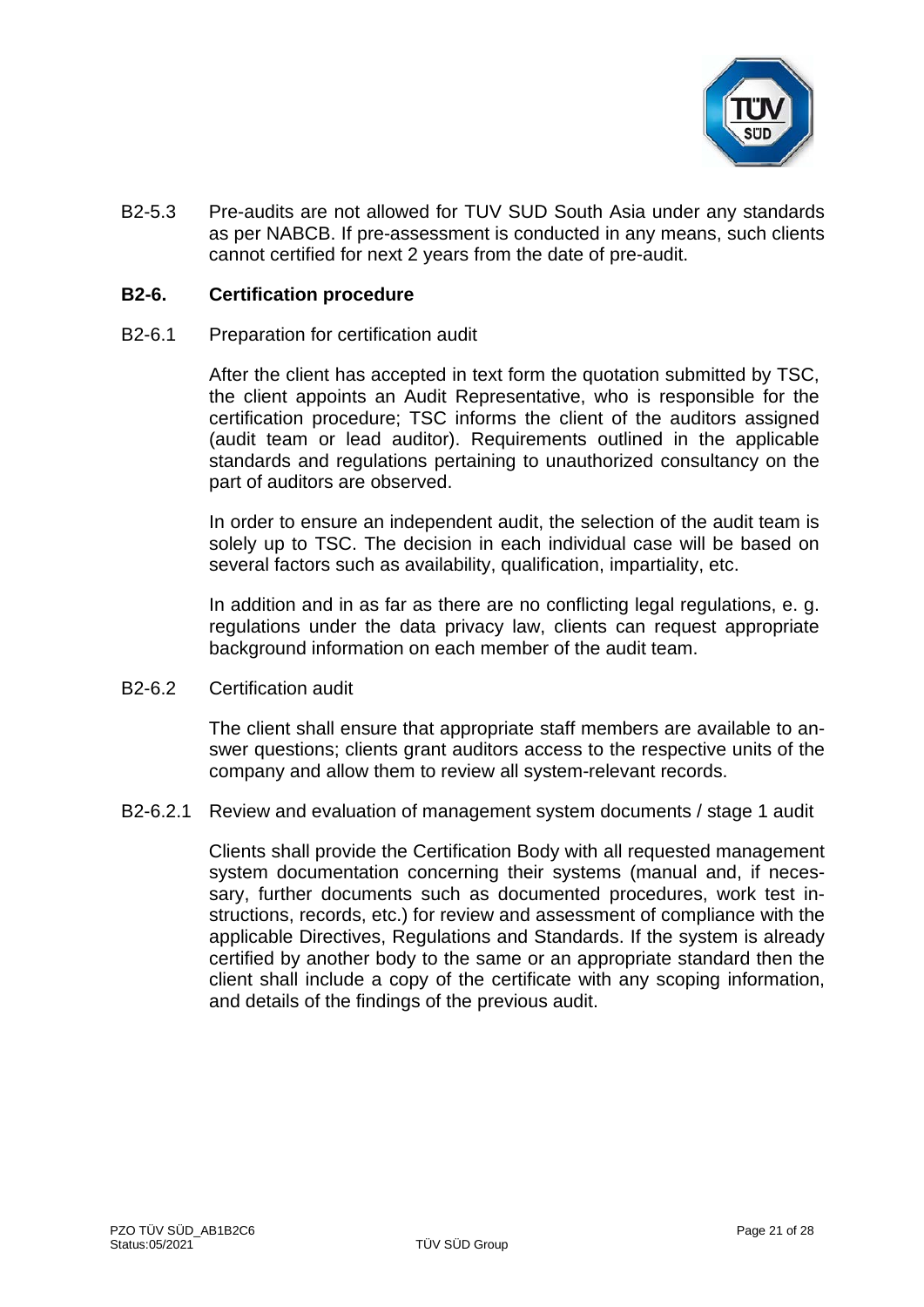

The Certification Body shall

- review the management system documentation,
- determine readiness for the stage 2 audit,
- review key performance or significant aspects regarding the scope and operation of the management system,
- collect necessary information regarding the scope and the related statutory and regulatory requirements of the client's operation,
- plan the certification (stage 2) audit, including confirmation of audit team requirements,
- check whether internal audits and management review are being performed and that the level of implementation substantiates the client's readinessfor the stage 2 audit.

Based on the results of the stage 1 audit, the Certification Body assesses whether the level of management system implementation is sufficient for conducting a stage 2 audit and plans the process and priorities of the stage 2 audit. The details of the stage 2 audit will be agreed with the client.

Where required by court order or other authorized bodies (e.g. regulatory authorities, accreditation body or certification scheme owner), TSC may request product samples in order to verify the implementation of the management system. Additional costs related to such additional testing shall be paid by the client.

The Certification Body documents the findings of the stage 1 audit and notifies the client thereof, including information about identified areas of concern which may be classified as nonconformities in the stage 2 audit.

The interval agreed between the stage 1 and stage 2 audit, will give the client sufficient time to eliminate any identified areas of concern (weaknesses).

B2-6.2.2 On-site certification audit / stage 2 audit

Prior to the stage 2 audit TSC shall provide the client with an audit plan, which has been agreed with the client. During the audit, clients demonstrate practical implementation of their documented procedures, while the auditors check and evaluate system effectiveness on the basis of the agreed legal provisions, standards or other criteria.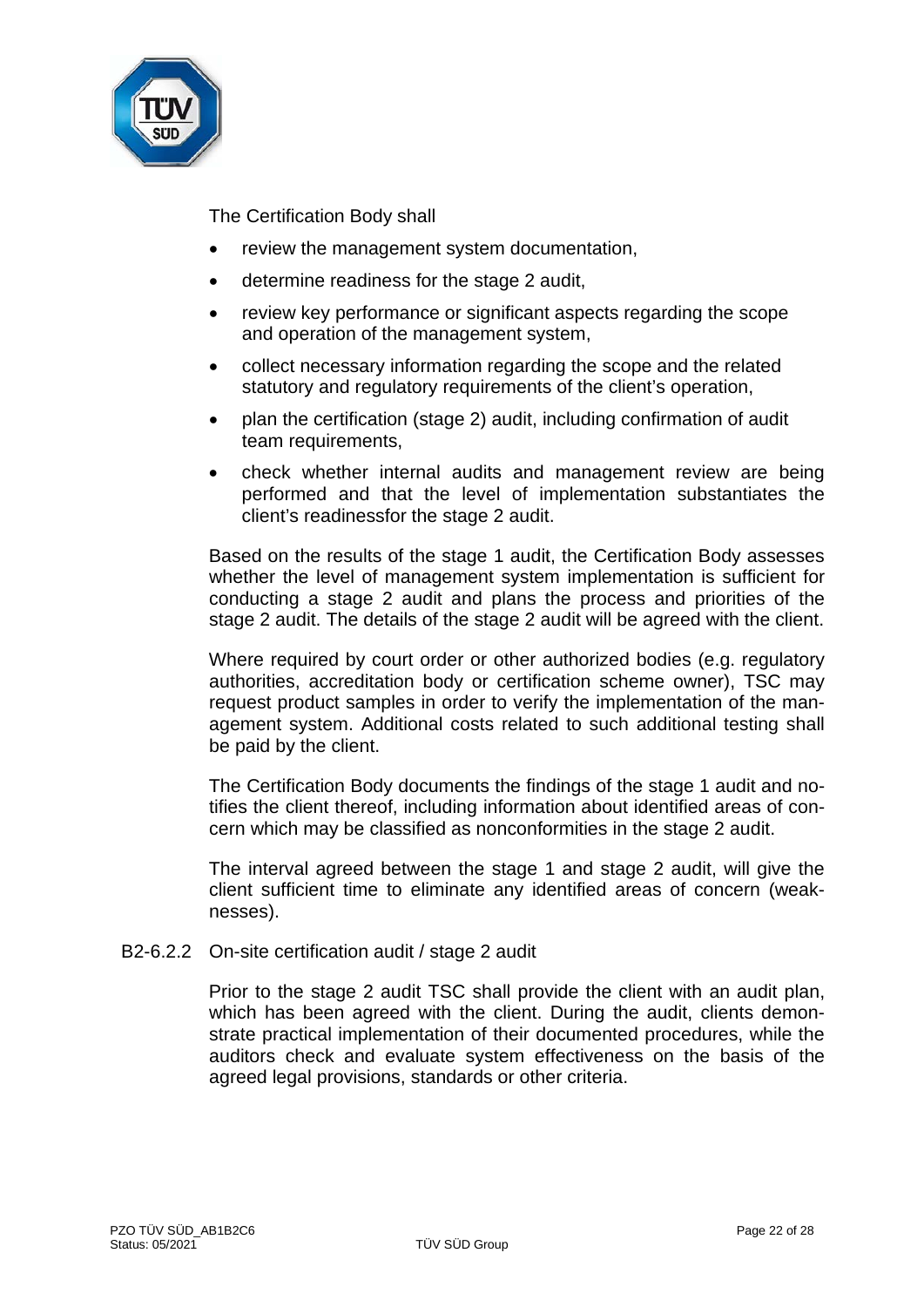

## B2-6.3 Certification

If all requirements of the applicable standard(s) are satisfied and all legal and official regulations observed, the Certification Body will issue a certificate, generally with a three (3)-year period of validity from the date of the certification decision, unless specific directives/schemes, regulations, standards or individual arrangement in the certification contract require other periods of validity.

# B2-6.4 Surveillance audit

Surveillance audits are conducted regularly (in general annually) during the validity period of a certificate and serve to verify the continued compliance with certification requirements (see above B2-2.).

For the preparation of the surveillance audit, the required documents, e.g the valid management manual and a list of all effected amendments shall be submitted to the Certification Body upon request. In the surveillance audit, the auditor checks selected management system elements/ processes to ensure that the management system continues to fulfill the requirements. The auditor will prepare a report.

B2-6.5 Specific surveillance audits

If required by the specific certification scheme or in reasonable specific cases, TSC shall be entitled to conduct short-term or unannounced audits at the expense of the certificate holder. These audits do not compensate a regular surveillance audit according to B2-6.4.

B2-6.6 Further surveillance activities

Further surveillance activities may include:

- Enquiries regarding certification aspects addressed by the Certification Body to certified clients,
- Assessment of client information about their operations (e.g. advertising materials, web pages),
- Requests addressed to clients to provide documents and records (hard copies or electronic media), and
- Other means of monitoring the performance of the certified client.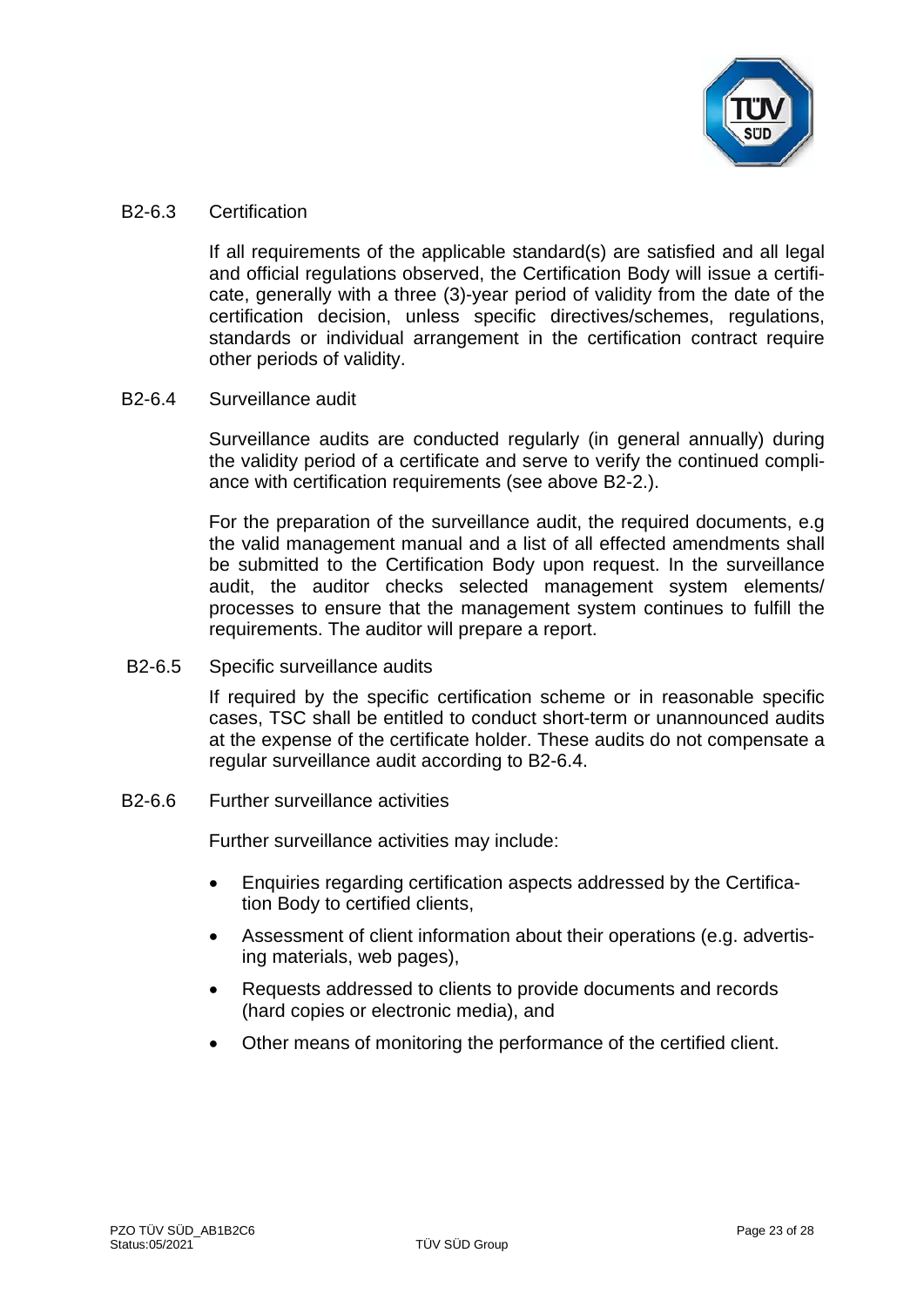

## B2-6.7 Re-certification audit

Re-certification audits are carried out well in advance of certificate expiry to maintain the certification. If such a re-certification audit has been carried out successfully, a renewal certificate may be issued. Re-certification audits check overall system effectiveness by means of random sampling. To prepare for the audit, the valid management manual and all major amendments effected must be submitted to the auditor/audit team. In cases involving significant changes to the system, a stage 1 audit may first be required.

## B2-6.8 Nonconformities

After audit completion, TSC informs the client of the audit result in a closing meeting and an audit report. Nonconformity reports are countersigned by the Audit Representative. The client will document the required correction and corrective action. In the case of nonconformities one (1) re-audit is possible; the costs being based on the time needed. This includes any necessary verification of corrective actions documented in the nonconformity report.

If during the audit nonconformities become evident that are so serious that certificate award appears unrealistic even after reasonable corrective action, TSC informs the client of the termination of the certification audit and recommends that the audit should be continued as a pre-audit. In such cases, TSC will charge the costs incurred up to audit termination (including report).

# **B2-7. Supplementary contractual terms**

B2-7.1 The certificate holder is obliged to ensure that the use of the certificate or certification mark is according to the regulations of the TCR. The TSC is entitled to control the use.

> The Certification Body reviews and evaluates complaints by third parties, issues causing concern or changes in the client's organization that comes to its knowledge. It informs the certificate holder of substantial changes to the certification and surveillance procedure.

B2-7.2 The client shall satisfy all requirements pertaining to certification and supply all information required for auditing.

> Certificate holders shall inform the Certification Body immediately, but at the latest within one (1) month in text form of all relevant changes in their systems and about any modifications in company structure/organization that affect the compliance of the management system, or any other significant events affecting compliance with the requirements for certification.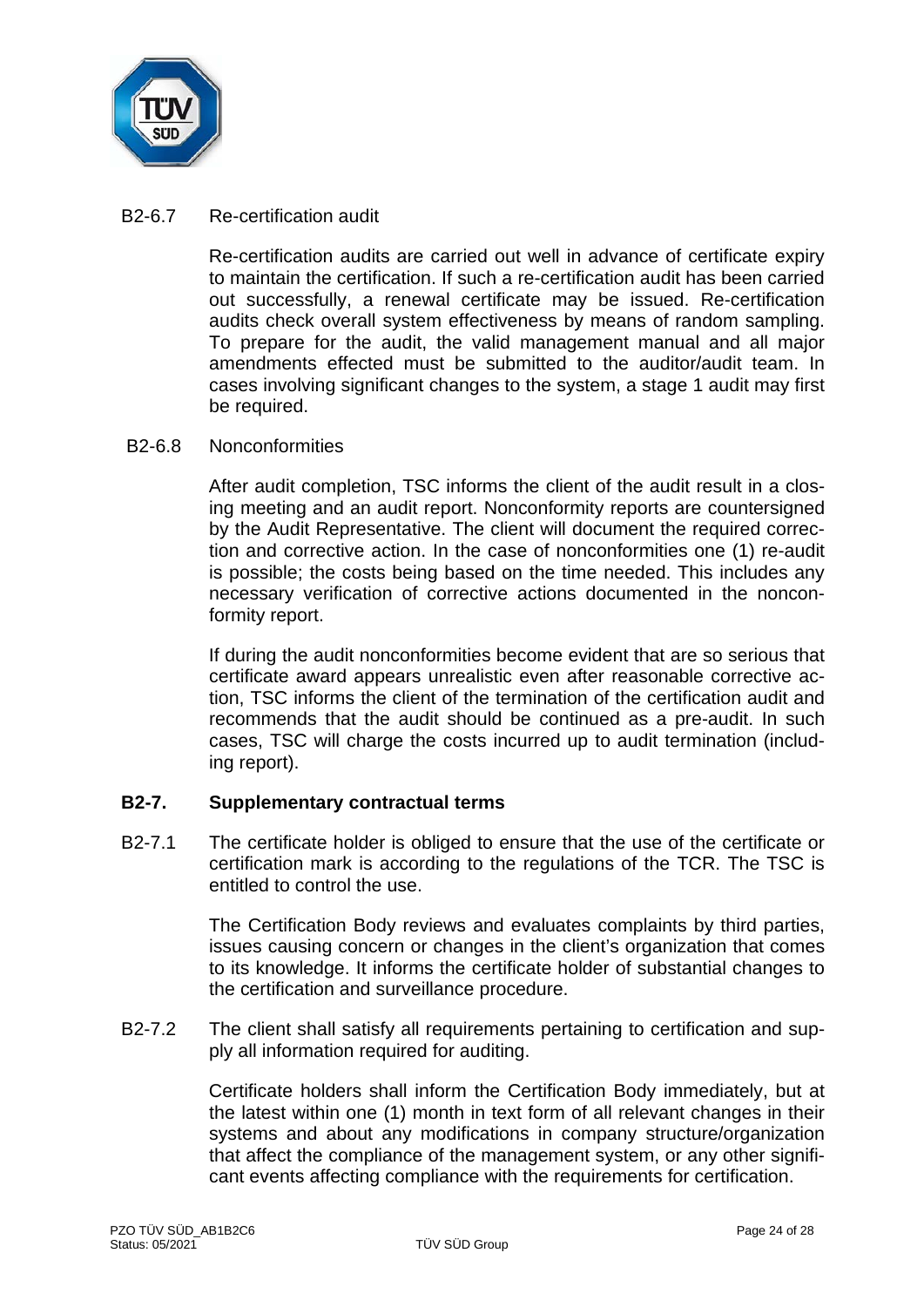

These changes may include but are not limited to:

- legal or organizational status,
- commercial status or ownership,
- organization and/or management (including individual changes in key personnel),
- contact address and the addresses of sites,
- scope of operations under the certified management system, and
- significant changes to the management system and processes including planned changes if requested by the Certification Body or scheme.

In addition, certificate holders shall document internal and external complaints relating to their management systems as well as implemented corrective action and provide such information during the audit.

Despite the fact that TSC normally informs the certificate holder of due surveillance/re-certification audits, it is also the responsibility of the certificate holders to request such audits at least three (3) months before they become due within the 12-month-cycle in order to maintain the validity of a certificate.

- B2-7.3 Changes in the standards, underlying codes of practise or other regulations shall apply as binding – under consideration of transition periods.
- B2-7.4 Integrated management systems must allow specific aspects of individual systems to be identified.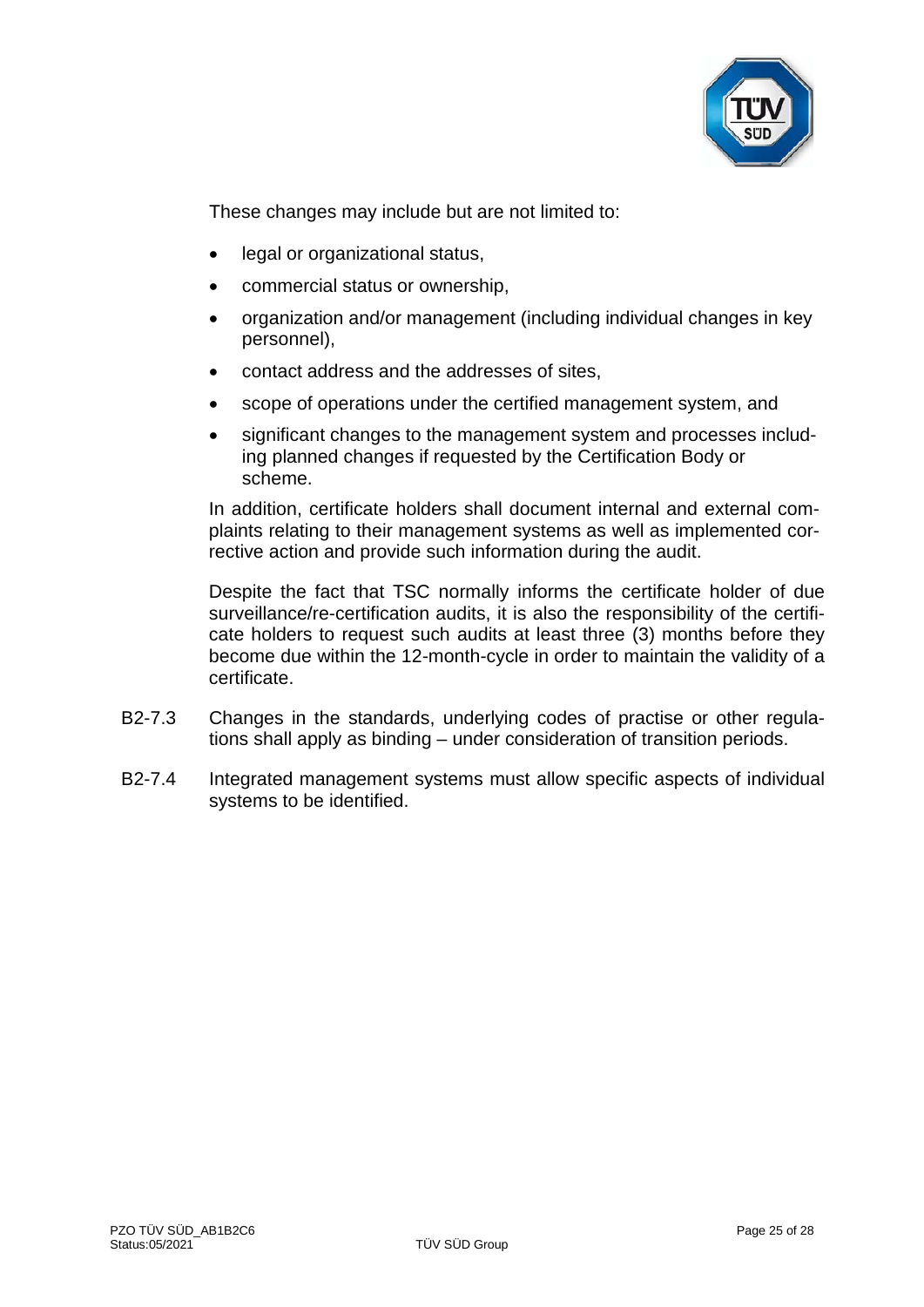

# **Module C6) Special regulations for TUV SUD South Asia Pvt. Ltd.**

(These terms and conditions supplement or amend modules A and B as follows:)

# **C6 -> A Module A**

C6-1. -> A-2.7 The following provision is inserted as additional section A-2.7:

The certificate can be suspended/terminated - if the certificate holder does not provide the appropriate corrective action and undergoes on-site correction for closure of major NCs - within 90 days from last day of onsite audit (Cert/Surveillance/repeat, etc.).

C6-2. -> A-1.6 Is appended by the following:

Accreditation body regulation demands to have witnessing of Certification Body auditors on site. These are at times market surveillance visits by accreditation bodies. The selection of companies for witnessing is done by accreditation body or scheme owners. All certified and/or prospective clients for certification agree to cooperate with TUV SUD offices, in such activities as witnessed audits planned by Certification Body/accreditation body/scheme owners or regulatory bodies, etc.

C6-3. -> A-3.3 is appended by the following which may detail this general testing and certification regulation:

> Use of the certification mark for marketing purpose by certified client must be in line with TUV SUD South Asia procedure - TSSA\_CCU\_20 which is available at the Certification Body.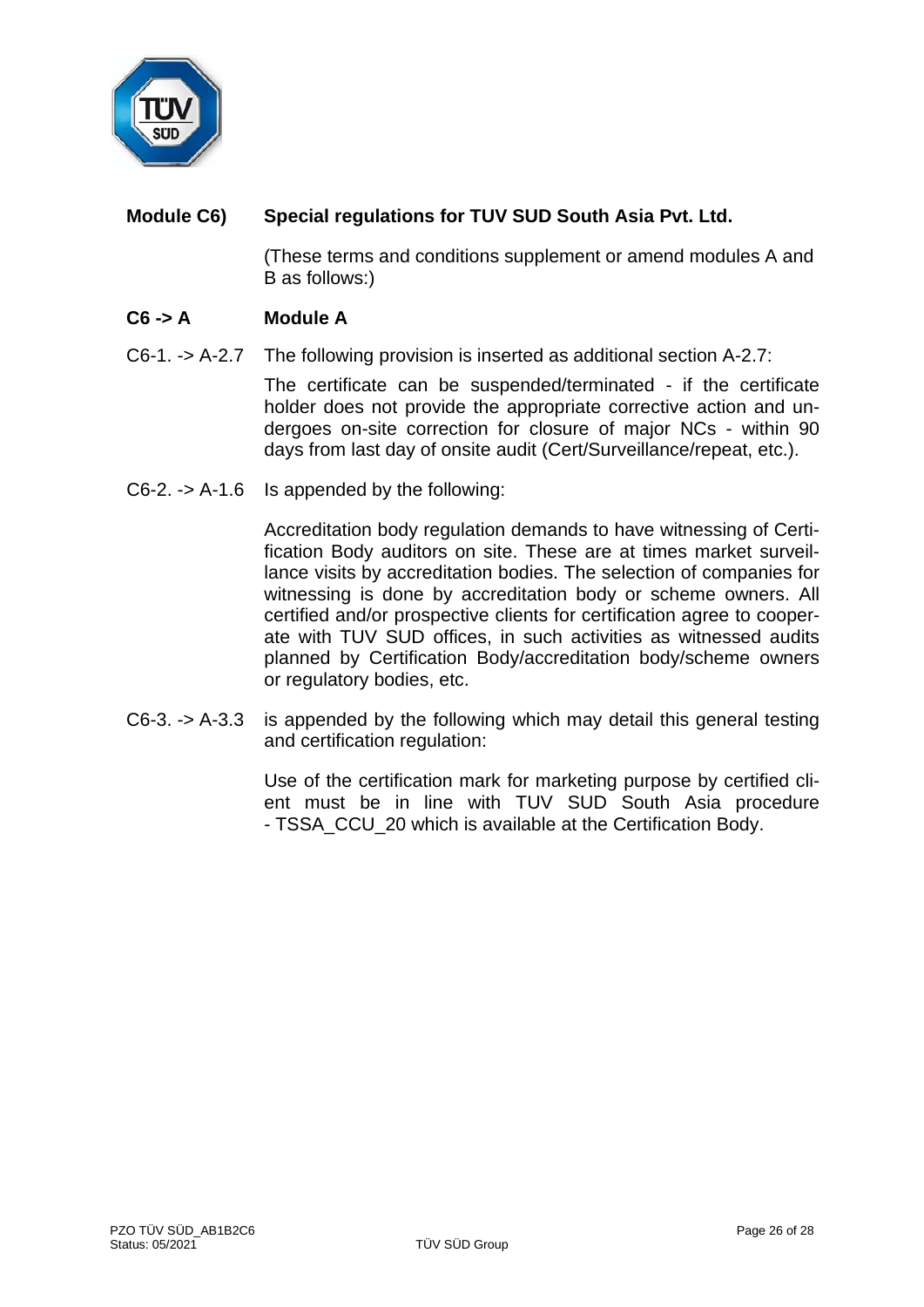

# **C6 -> B Module B**

# **C6 -> B2 Module B2**

C6-4. -> B2-1. Is appended as follows:

The management systems audits are based on random sampling and the outcome of the audit is based on the quality of the samples selected. The audit does not absolve each site from ensuring that systems are followed in totality.

The outcome of the audit is also not an indication that the quality of the work at each site and also all requirements at that site are followed in totality.

The number of auditor days and respective accreditation determinations cited in the quotation shall apply subject to the approval of the Certification Body.

#### C6-5. -> B2-6.2.1

Is appended as follows:

Normally in all certification schemes, stage 1 audits are on-site; unless reviewed and agreed with certification body. In case of Food Safety Management system stage 1 audit - the review and evaluation of management system documentation is carried out necessarily onsite.

If nonconformities become evident during the audit that are so serious that certificate award appears unrealistic even after reasonable corrective action, TSC informs the client of the nonconformities and the client has the option to terminate the certification audit. No refund of the certification fee will be given in the event of termination of the certification audit.

#### C6-6. -> B2-6.4 Is appended as follows:

Special audits/Unplanned audits (for OHSMS):

In event that TUV SUD South Asia becomes aware that there has been serious accident or breach of regulation by the certified organization, such issues shall be investigated by conducting special audits other than normal cycle in order to investigate if the OH&S management system is not compromised and did functioned effectively. The audit team shall be formed and appropriate audit time shall be given to investigate such issues and. Certification body shall then decide on the actions to be taken including suspension or withdrawal of the certification.